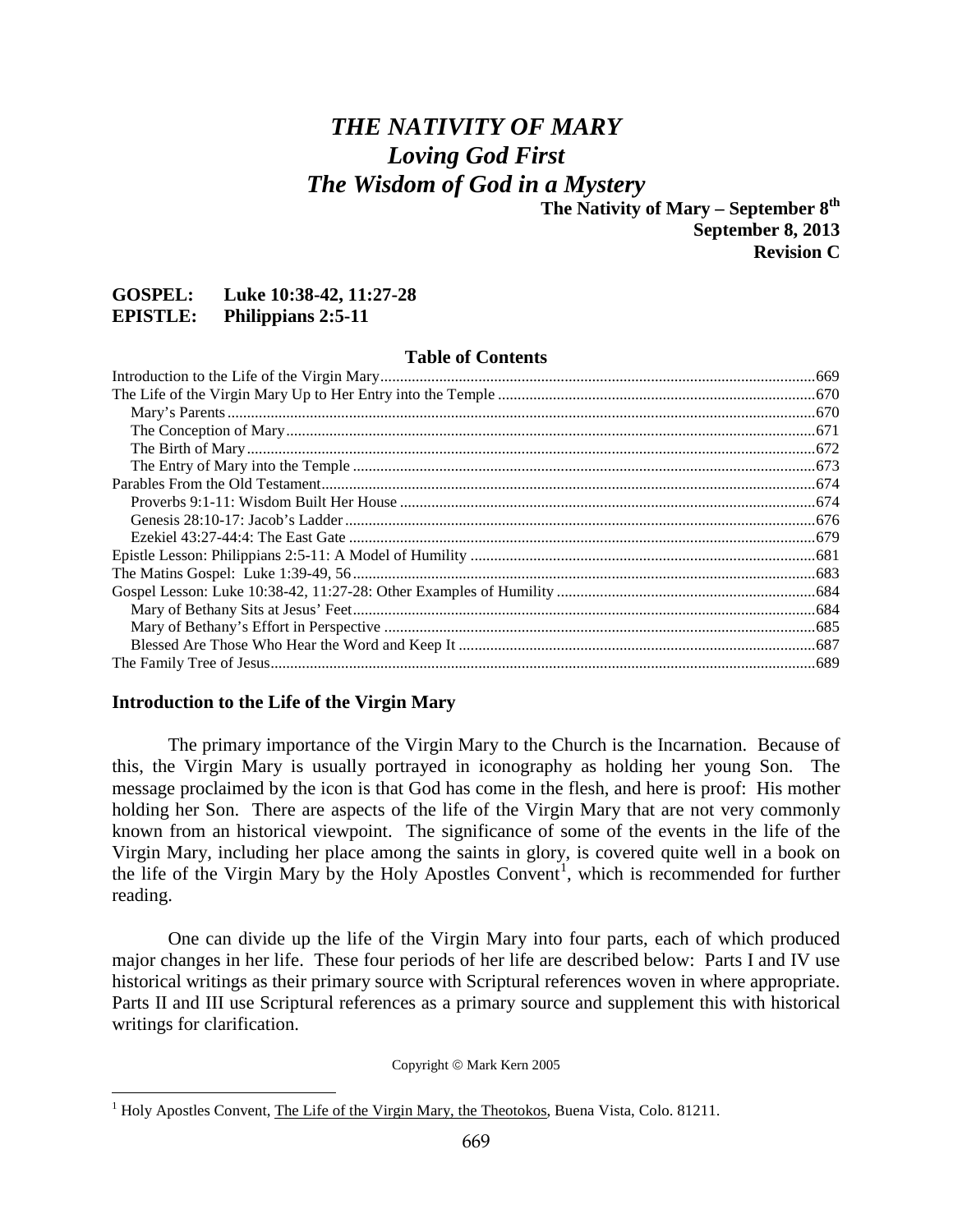|          | <b>DATES</b>   | <b>PERIOD</b>                    | <b>FEAST DAY</b>                          |
|----------|----------------|----------------------------------|-------------------------------------------|
| Part I   | 20 BC to 5 BC  | <b>Birth to Annunciation</b>     | Nativity of Mary;<br>Presentation of Mary |
| Part II  | 5 BC to 1 BC   | Annunciation to Infancy of Jesus | Annunciation                              |
| Part III | 1 BC to 30 AD  | Jesus' Life & Ministry           | See Appendix B                            |
| Part IV  | 30 AD to 55 AD | Pentecost to Her Death           | Dormition of Mary                         |

Figure I is a family tree of the Lord Jesus in the flesh. This was pieced together primarily from the Prologue from Ochrid<sup>[2](#page-1-2)</sup> which is a collection of brief accounts of the lives of the saints that originated in the Macedonian churches in the 1<sup>st</sup> Century and that has been added to over the years. Butler's Lives of the Saints<sup>[3](#page-1-3)</sup> is a similar work that came from the Church of Rome and that was started by Clement of Rome also in the  $1<sup>st</sup>$  Century. The goal of both of these sources is that future generations might not forget the price that was paid by their forefathers in establishing the Faith.

#### <span id="page-1-0"></span>**The Life of the Virgin Mary Up to Her Entry into the Temple**

Figure I will be referred to from time to time to aid in understanding events in the life of the Virgin Mary. In each of the four parts, when historical references are used, only the most commonly available ones will be footnoted in cases where many refer to the same events.

#### <span id="page-1-1"></span>**Mary's Parents**

 $\overline{a}$ 

One major distinguishing characteristic about the lives of the Virgin Mary and her parents is their love of God and their devotion to Him first and foremost. This can be seen from historical accounts of their lives.

The Virgin Mary's father, Joachim, was from the tribe of Judah, was a native of Nazareth, and was a descendant of King David. Mary's mother, Anna (Hebrew: *Hannah*) was the daughter of Matthan the priest (Figure 1) and was a descendant<sup>[4](#page-1-4)</sup> of Aaron the High Priest. According to  $1<sup>st</sup>$  Century writings, Joachim was a shepherd by occupation and was very wealthy from owning large herds of sheep. In humbleness of heart, Joachim had the practice<sup>[5](#page-1-5)</sup> of offering more than the Mosaic Law required. One third of his income he gave to the Temple as his tithe, one third he gave to orphans, widows, strangers and the poor, and one third he kept for himself.

According to the Mosaic Law, a tenth (i.e. a tithe) was to be devoted to the Lord and was used to support the priests and Levites (Numbers 18:20-24), a second tithe was used for the festivals (Deuteronomy 12:12-19), and a third tithe every three years was set aside for the orphans, widows, strangers and Levites (Deuteronomy 14:28-29, 26:12-13). The Lord had

<span id="page-1-3"></span><span id="page-1-2"></span><sup>&</sup>lt;sup>2</sup> Nickolai Velimirovic, <u>Prologue from Ochrid</u>, Lazarica Press, Birmingham, 1986.<br><sup>3</sup> Thurston & Attwater, <u>Butler's Lives of the Saints</u>, Christian Classics, Westminster, MD, 1990.<br><sup>4</sup> Nickolai Velimirovic, <u>Prologue f</u>

<span id="page-1-4"></span>

<span id="page-1-5"></span>Roberts & Donaldson, "The Gospel of the Nativity of Mary", Ante-Nicene Fathers, v.8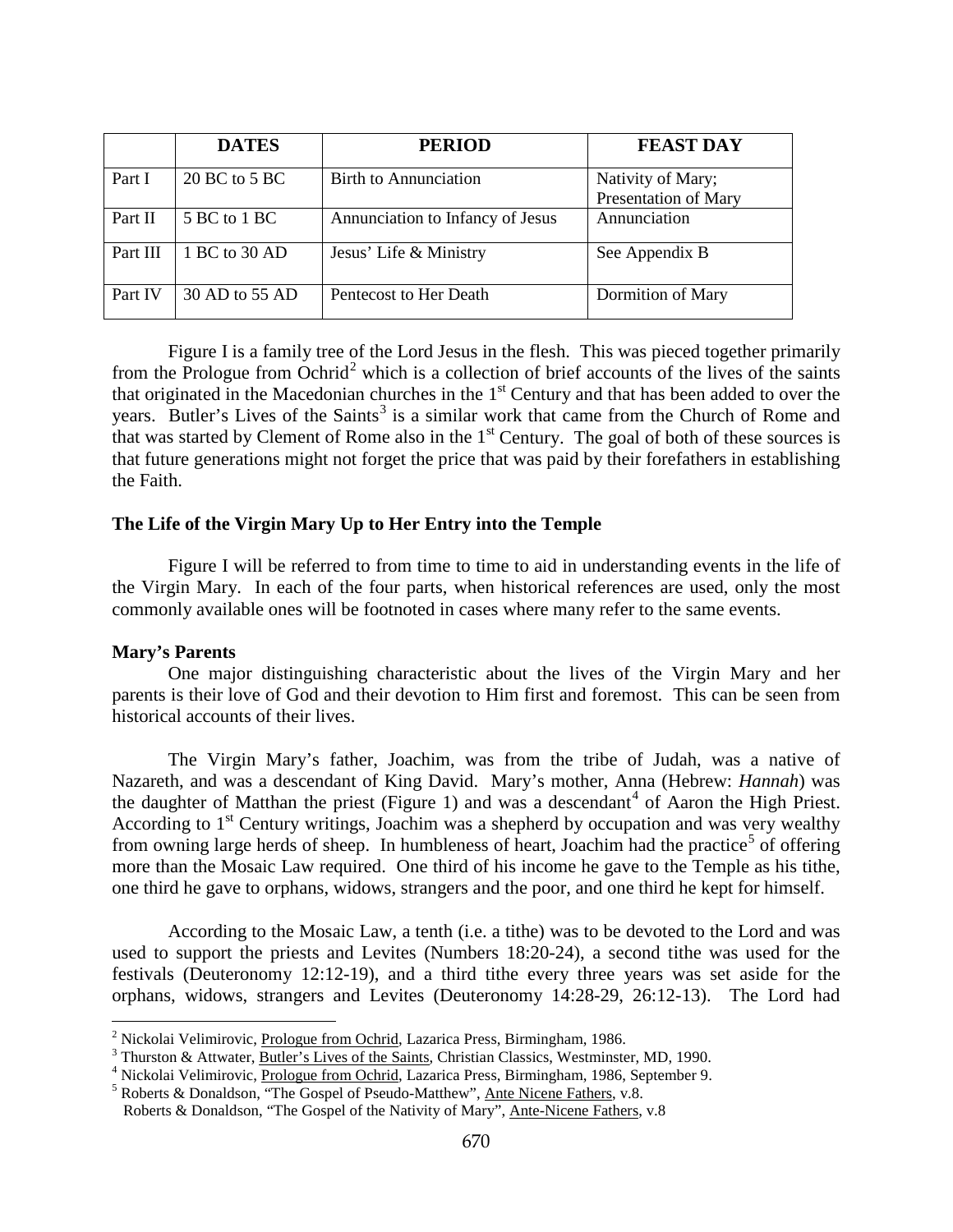promised that if people were faithful in doing this, He would open the windows of heaven and bless His people in the land (Deuteronomy 26:12-15, Malachi 3:8-10). The more Joachim gave, the more the Lord blessed him. While the Lord's blessing was strong on Joachim and Anna, there was one aspect where it was not: they were unable to have children<sup>[6](#page-2-1)</sup>.

Just as Hannah, the mother of the Prophet Samuel, was ridiculed for being unable to have children (1 Samuel 1:1-10), so Joachim and Anna were ridiculed too. People assumed that because the Lord's blessing was absent in this part of their lives, that there was some secret sin. To see an example of this assumption, the man born blind was assumed to have sinned, either he or his parents (John 9:2-3). In the case of Joachim and Anna, around the time of their  $50<sup>th</sup>$ wedding anniversary, the high priest publicly refused to accept their offering<sup>[7](#page-2-2)</sup>, calling them cursed when they came to present their offerings in accordance with the Law.

#### <span id="page-2-0"></span>**The Conception of Mary**

 $\overline{a}$ 

Joachim and Anna returned to Nazareth and retired separately for prayer and fasting with many tears. Joachim spent his time in the remote hill country with his flocks while Anna prayed in the garden of their home. Both prayed separately that the Lord would work in them the wonder that He had done with Abraham and Sarah. And they separately agreed that they would dedicate the child to the Lord<sup>[8](#page-2-3)</sup> as Hannah did with Samuel  $(1 \text{ Samuel } 1:11-2:11)$ .

When Joachim went to the hills to pray, he did not intend to return until the Lord answered his prayer. Knowing this, Anna prayed and wept, mourning both her barrenness, her reproach among the people and her imminent widowhood. During this time of fasting and prayer, an angel appeared first to Joachim, then to Anna telling them (1) that their charitable deeds have gone up into God's presence, (2) that their shame among men in the face of righteous living had not gone unnoticed and (3) that the Lord was going to answer their prayers. As a sign of this, the angel instructed Joachim and Anna separately to leave Nazareth and go to Jerusalem immediately. When they got there, they would meet each other by the Golden Gate of the city. The angel went on to say that the child to be born (Mary) would be filled with the Holy Spirit from her mother's womb and her life would be exemplary among her peers<sup>[9](#page-2-4)</sup>. This is very similar to the announcement by the angel Gabriel to the priest Zachariah concerning the birth of John the Baptist (Luke 1:4-23).

Anna and Joachim hurried to Jerusalem without knowing that the other had seen the angel also. Anna arrived first and waited for a long time before Joachim arrived driving a large herd: 10 lambs for the Lord, 10 calves for the priests and elders and 100 goats for the people who had ridiculed him<sup>10</sup>. Since this was not a prescribed offering but a freewill offering, which even Gentiles could offer, the high priest could not refuse (Leviticus 17:8). An interesting

<span id="page-2-2"></span>

<span id="page-2-1"></span><sup>&</sup>lt;sup>6</sup> Nickolai Velimirovic, <u>Prologue from Ochrid</u>, Lazarica Press, Birmingham, 1986, September 9.<br><sup>7</sup> Roberts & Donaldson, "The Gospel of Pseudo-Matthew", <u>Ante Nicene Fathers</u>, v.8.<br>Roberts & Donaldson, "The Gospel of the

<span id="page-2-3"></span> $8$  Roberts & Donaldson, "The Gospel of Pseudo-Matthew", Ante Nicene Fathers, v.8.

Roberts & Donaldson, "The Gospel of the Nativity of Mary", Ante-Nicene Fathers, v.8<br>Roberts & Donaldson, "The Protevangelium of James", Ante-Nicene Fathers, v.8

<span id="page-2-5"></span><span id="page-2-4"></span><sup>&</sup>lt;sup>9</sup> Roberts & Donaldson, "The Protevangelium of James", Ante-Nicene Fathers, v.8<br><sup>10</sup> Roberts & Donaldson, "The Gospel of the Nativity of Mary", <u>Ante-Nicene Fathers</u>, v.8 Roberts & Donaldson, "The Protevangelium of James", Ante-Nicene Fathers, v.8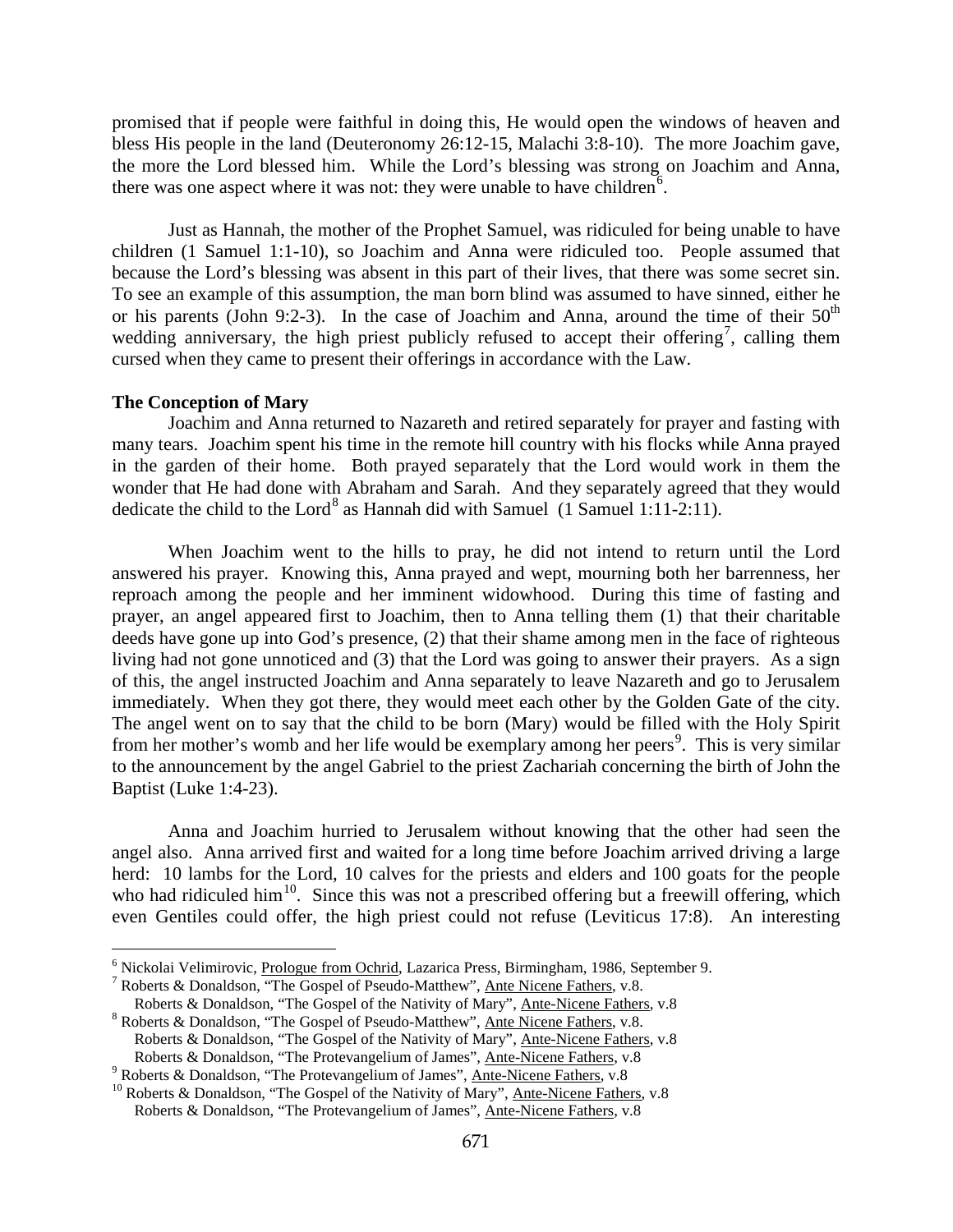teaching in a similar vein by the Lord 45 years later involved loving one's enemies and doing good to those who hate us (Luke 6:27-36).

When they saw each other, Joachim and Anna rejoiced greatly. The next day, they offered their offerings and returned home to Nazareth together. When it was heard that Anna had conceived, all their neighbors and acquaintances rejoiced also and the whole land of Israel congratulated them $^{11}$ .

From the above account, there was no more of an "immaculate conception" of Mary than there was of John the Baptist. As a further illustration of the similarity of the birth of Mary to the birth of John, an icon of the Virgin with her Child and an icon of John are conspicuously displayed at the front of all Orthodox churches: John next to the Lord on His left; Mary on the other side of the altar on His right.

#### <span id="page-3-0"></span>**The Birth of Mary**

 $\overline{a}$ 

The birth or nativity of Mary is celebrated in the Orthodox Church as one of the twelve major feast days of the Church Year. In this context, the Church Year begins September 1<sup>st</sup> and the first major event is the Nativity of Mary on September  $8<sup>th</sup>$ , emphasizing the Incarnation, followed quickly by the feast day of the Exaltation of the Cross, on September  $14<sup>th</sup>$ , emphasizing the Cross in our lives.

The Lord had said, "He who loves father or mother more than Me is not worthy of Me. And he who loves son or daughter more than Me is not worthy of Me. And he who does not take up his cross and follow Me is not worthy of Me" (Matthew 10:37-38). Joachim and Anna certainly had to bear their cross prior to Mary's birth. And as will be seen in the study of the feast day of the Presentation of Mary in the Temple, they did not hold back on their vow to dedicate Mary to the Lord's service. Beginning at the age of three, Mary began a celibate life of serving the Lord in the Temple in company with such notables as the Prophetess Anna (Luke 2:36-38), the Righteous Simeon (Luke 2:25-35) and the future Apostle Matthias<sup>12</sup>.

Mary was born c.19 BC after a normal 9-month pregnancy. According to the Mosaic Law, Anna came to the Temple 80 days after giving birth to Mary for the rite of purification (Leviticus 12:2-8). At this time she gave her child the name Mary (Hebrew *Miriam*, just like Aaron's sister.) Some discrepancy exists in early literature as to Mary's birthplace: some say Nazareth; others say Jerusalem near the Sheep Gate. For a man as wealthy as Joachim, it is quite possible he had homes in both locations. However, his primary residence seems to be Nazareth.

Anna made her infant daughter's bedchamber into a miniature copy of the Holy Place, like a sanctuary, and permitted nothing common or unclean to come near her. She also invited certain young virgins into her home to help care for and play with Mary<sup>13</sup>. She was thus

<span id="page-3-1"></span><sup>&</sup>lt;sup>11</sup> Roberts & Donaldson, "The Gospel of the Nativity of Mary",  $\overline{\text{Ante-Nicene }F\text{athers}}$ , v.8<br>Roberts & Donaldson, "The Protevangelium of James", Ante-Nicene Fathers, v.8

<span id="page-3-2"></span><sup>12</sup> Nickolai Velimirovic, <u>Prologue From Ochrid</u>, Lazarica Press, Birmingham, 1986, August 9. Matthias was a student of the Righteous Simeon at that time.

<span id="page-3-3"></span><sup>&</sup>lt;sup>13</sup> Holy Apostles Convent, <u>The Life of the Virgin Mary, the Theotokos</u>, Buena Vista, Colo. 81211, p. 19.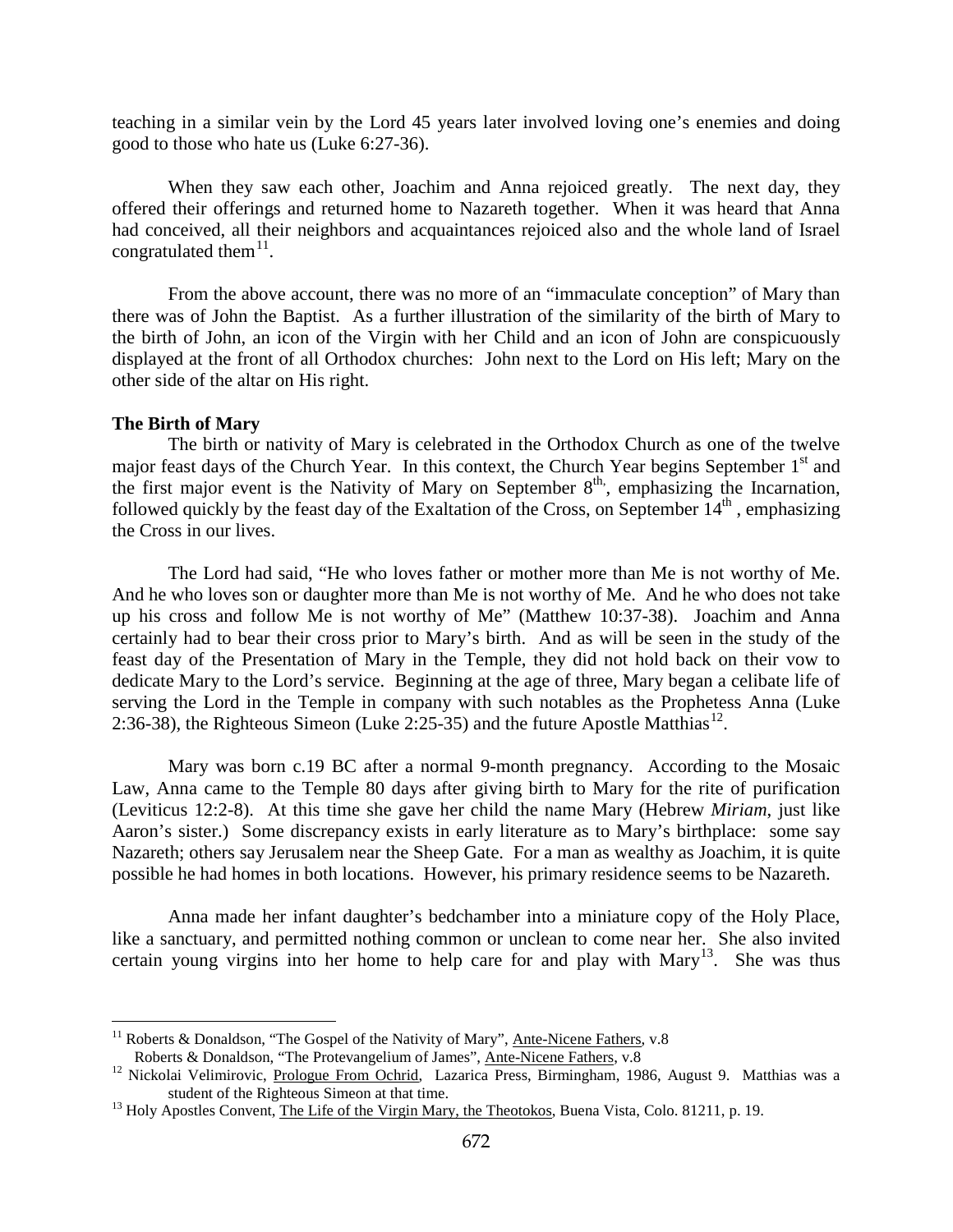preparing Mary for the time when she would dedicate her daughter to the Lord's service as Hannah did the young Samuel.

According to Mosaic Law, the firstborn males received a blessing on the fortieth day after birth (Leviticus 12:2-4). This didn't apply to Mary; instead, Joachim invited the priests, scribes, elders and all the people to a feast at the first anniversary of Mary's birth. Everyone recognized Mary's birth as a Divine event, just as they did regarding the birth of John the Baptist (Luke 1:64-66), and a celebration was well-received. At this occasion, Mary was blessed<sup>[14](#page-4-1)</sup> by the priests and chief priests with the words "O God of our fathers, look upon this child and bless her with the utmost blessing which shall be an everlasting blessing, and give her an everlasting name throughout all generations". And all the people replied "Amen".

#### <span id="page-4-0"></span>**The Entry of Mary into the Temple**

When Mary reached the age of three and was weaned<sup>[15](#page-4-2)</sup>, the time came for her to be dedicated to the Lord's service just as Hannah dedicated the Prophet Samuel (1 Samuel 1:21- 2:11). This occasion was celebrated with considerable pageantry and ceremony and today the Orthodox Church celebrates this as another of the Twelve Major Feasts of the Church Year.

As part of the ceremony at the Temple, Mary was accompanied by a number of young virgins who had been her attendants. The chief priest was Zachariah who would later become the father of John the Baptist. The year was c.16 BC and there was some construction of the Temple going on as King Herod was financing major renovations. As Joachim and Anna presented their daughter to Zachariah as to the Lord, Zachariah was filled with the Spirit and said "Mary, the Lord God has magnified your name to all generations and, by you, to the very end of time, the Lord will show His Redemption to the children of Israel"<sup>[16](#page-4-3)</sup>. With many other words Zachariah prophesied and rejoiced; then he led young Mary into the Temple<sup>[17](#page-4-4)</sup> with the other virgins.

For the next 7 years, Joachim and Anna visited young Mary often until they died. Joachim was 80 and Anna 79 when Mary was orphaned<sup>[18](#page-4-5)</sup>. During the construction of the new Temple, Herod had trained 1000 priests to be masons since only priests could enter the house and the inner court. At the time of Mary's entry into the Temple, the central part was completed but much construction was still underway. According to Josephus<sup>19</sup>, however, the Ark of the Covenant was not in the Holy of Holies at any time during this period. Presumably it had been carried away by the Babylonians or by some priests prior to the Babylonian invasion and not returned.

Thus for both Mary and her parents, their lives were a demonstration of how one should love God first (Deuteronomy 6:5, Matthew 22:37-40), even in the face of difficulty.

<span id="page-4-3"></span><span id="page-4-2"></span><span id="page-4-1"></span>

<span id="page-4-4"></span>

<sup>&</sup>lt;sup>14</sup> Roberts & Donaldson, ed. "The Protevangelium of James", Chapter 6, in <u>Ante-Nicene Fathers</u>, Volume 8.<br><sup>15</sup> Hebrew mothers nursed their babies longer than modern women; see 2 Maccabees 7:27, 1 Samuel 1:24.<br><sup>16</sup> Rober

<span id="page-4-5"></span><sup>&</sup>lt;sup>18</sup> Nickolai Velimirovic, Prologue from Ochrid, Lazarica Press, Birmingham, 1986, September 9

<span id="page-4-6"></span> $19$  Josephus, Wars of the Jews, Book V, v, 5, 119.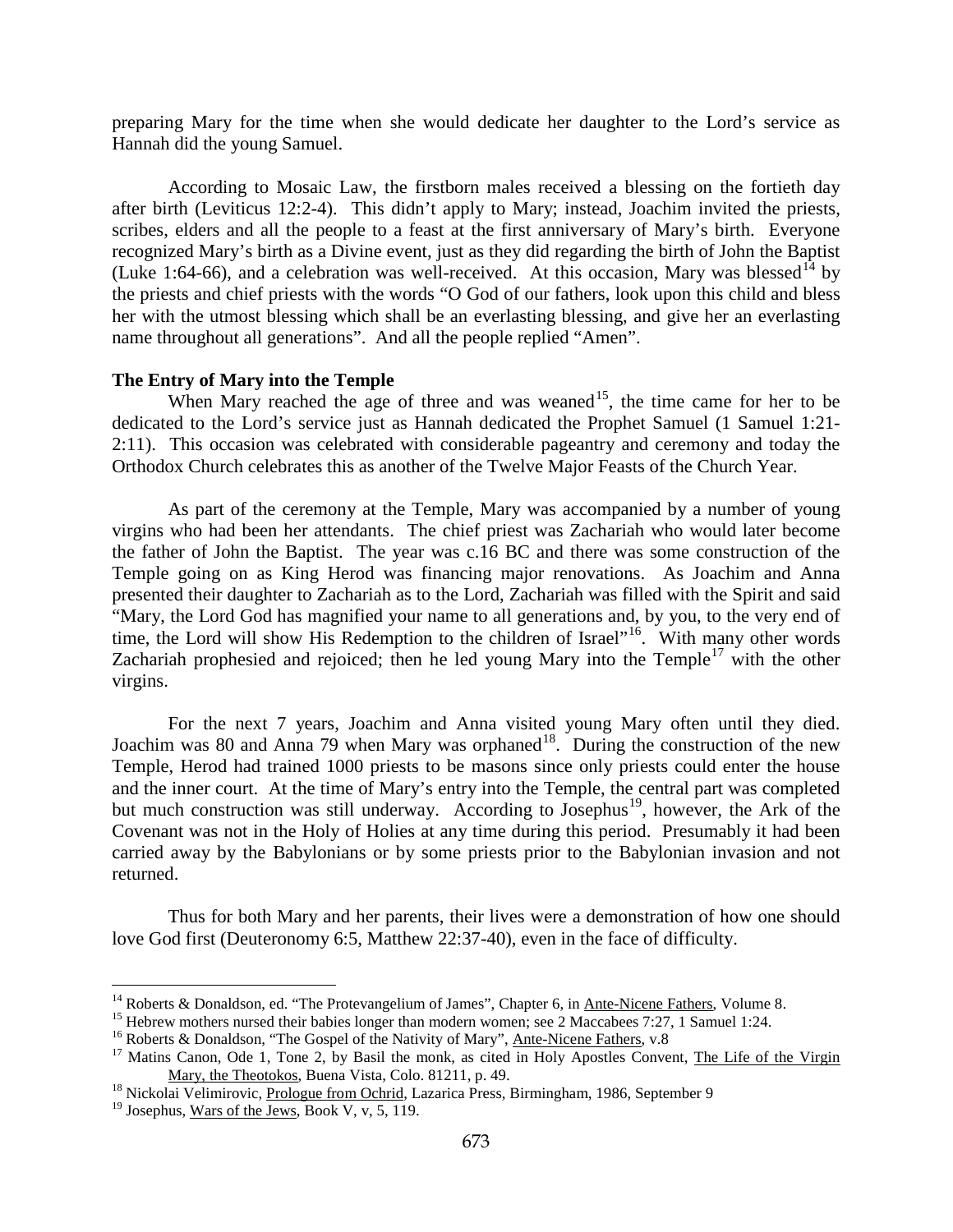#### <span id="page-5-0"></span>**Parables From the Old Testament**

The birth of Mary began a process of revealing a mystery to mankind. "But we speak the wisdom of God in a mystery, the hidden wisdom which God ordained before the ages for our glory, which none of the rulers of this age knew; for had they known, they would not have crucified the Lord of Glory" (1 Corinthians 2:7-9). But as it is written: "Eye has not seen nor ear heard, nor have entered into the heart of man the things which God has prepared for those who love Him" (Isaiah 64:4).

#### <span id="page-5-1"></span>**Proverbs 9:1-11: Wisdom Built Her House**

This reading is used for the Nativity of Mary, the Annunciation and the Dormition, and speaks of Wisdom building her house. The reading begins with Wisdom building her house (Proverbs 9:1) and goes on to say that the fear of the Lord is the beginning of wisdom (Proverbs 9:10). Yet it wasn't until after the Resurrection that it was revealed how extensive the house was that Wisdom built.

Gregory of Nyssa stated that the heretics of his day cited Proverbs, "The Lord created me in the beginning of His ways, for His works" (Proverbs 8:22 LXX) to say that Christ was created by the Father, and is therefore a lesser God. Besides quoting this out of context (the "creating" was from eternity past), Gregory pointed out<sup>[20](#page-5-2)</sup> that Solomon was addressing the Incarnation<sup>[21](#page-5-3)</sup>, the "creating" of the human flash of Christ in the womb of the Virgin Mary.

The Wisdom that built herself a house is not mere human wisdom. "Wisdom" refers to God as something eternal, not something Christ acquired as either created or imported. The "house" that Wisdom built was the body of the Virgin Mary, where Wisdom lived for nine months.

"In saying, 'Wisdom has built herself a house' (Proverbs 9:1), he refers in these words to the preparation of the flesh of the Lord. Wisdom did not dwell in another's building, but built for Itself that dwelling-place from the body of the Virgin. Both are made one, the house and the Wisdom which built the house; that is, the Humanity and the Divinity that was commingled with man. To each of these he applies suitable and fitting terms, as in the Gospels, where the more lofty and divine phraseology to indicates the Godhead, and that which is humble and lowly to indicates the Manhood. Solomon, prophetically moved, delivers to us in its fullness the mystery of the Incarnation. For we speak first of the eternal power and energy of Wisdom; and here the evangelist, to a certain extent, agrees with him in his words. As the evangelist proclaimed Him to be the cause and Maker of all things, so Solomon says that by Him were made those individual things, which are included in the whole. For he tells us that God by Wisdom established the earth, and in understanding prepared the heavens, and all that follows these in order, keeping to the same sense. That he might not seem to pass over without

<span id="page-5-3"></span><span id="page-5-2"></span><sup>&</sup>lt;sup>20</sup> Gregory of Nyssa,  $\frac{Against \text{ Eunomius}}{2}$  III, 2.<br><sup>21</sup> For other teaching on the same subject, see:

Leo the Great, Letter to Flavian, XXVIII, 2. Ignatius of Antioch, Epistle to the Smyrnaeans, Chapter 2. Athanasius of Alexandria, Four Discourses Against the Arians, II, xix, 44, 47, 50.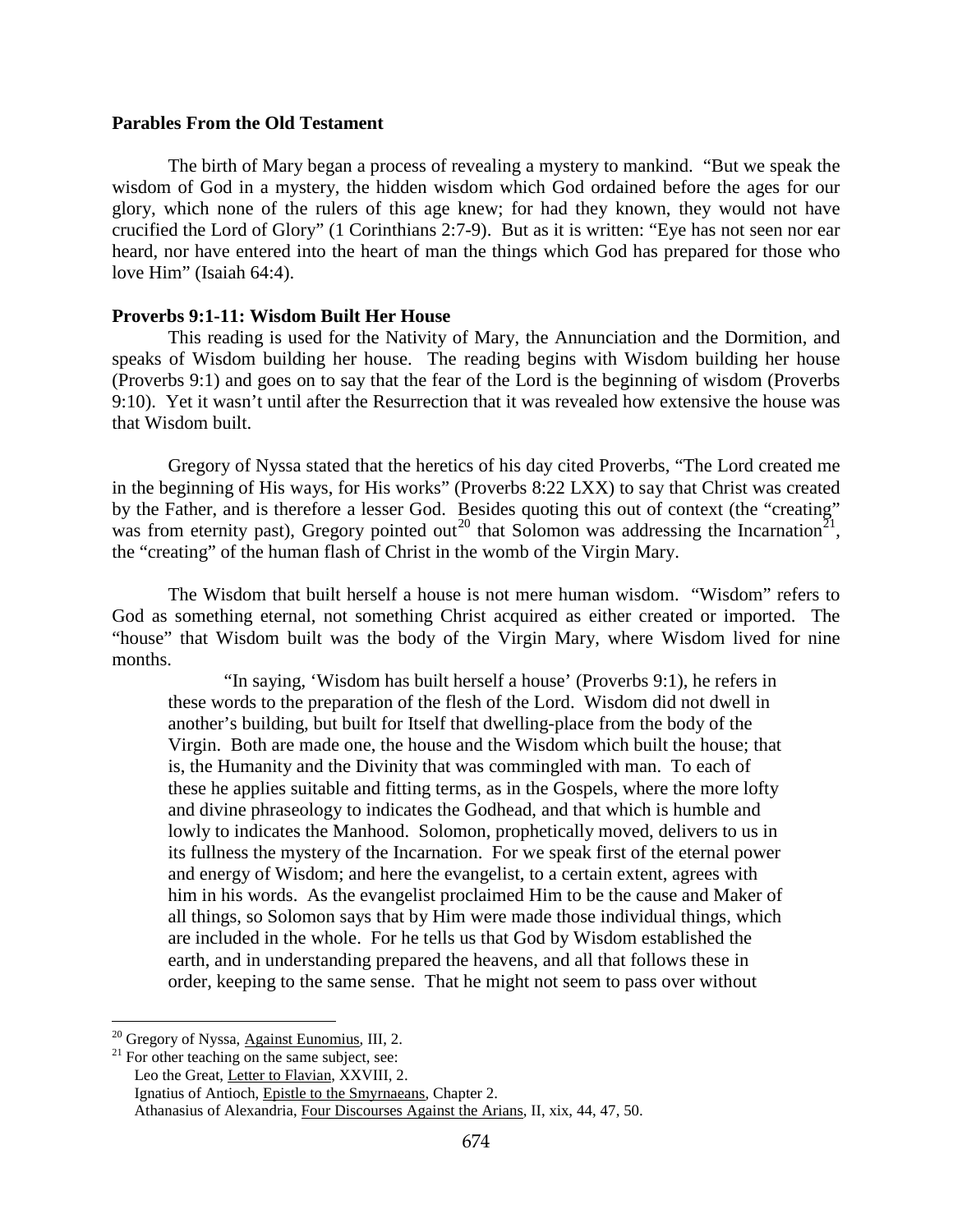mention the gift of excellence in men, he goes on to say, speaking in the person of Wisdom, the words, 'I made counsel my dwelling-place, and knowledge, and understanding' (Proverbs 8:12 LXX), and all that relates to instruction in intellect and knowledge. After recounting these and the like matters, he proceeds to introduce also his teaching concerning the dispensation with regard to man, why the Word was made flesh".

Gregory of Nazianzen summarized<sup>[22](#page-6-0)</sup> the implications of the number seven representing perfection, where Solomon had said, "Wisdom has built a house for herself, and set up seven pillars" (Proverbs 9:1). Hippolytus stated $^{23}$  $^{23}$  $^{23}$  that the seven pillars, on which Wisdom rests (Proverbs 9:1), refers to the sevenfold unity of the Holy Spirit as stated by Isaiah (Isaiah 11:2), where the context is the New Jerusalem. That is, the Holy Spirit represents:

| Resting   Wisdom | Understanding                | Counsel |
|------------------|------------------------------|---------|
| Might            | Knowledge   Fear of the Lord |         |

Clement of Alexandria noted<sup>[24](#page-6-2)</sup> that it was Wisdom Who sent her servants to invite everyone, with a loud proclamation, to a goblet of wine. The precursor to Wisdom, philosophy, had learned something of the truth, but didn't abide in it. Therefore, Christ stated that all who came before Him were thieves and robbers (John 10:8).

Gregory of Nyssa stated<sup>[25](#page-6-3)</sup> that the invitation from Wisdom to eating bread and drinking wine has eternal dimensions for both the righteous and the wicked. But it takes a wise man to understand this.

"But someone perhaps will say that man will not be returning to the same form of life<sup>26</sup>; that is, if we now exist by eating, and will not have to eat when the Lord returns. However, when I hear the Holy Scripture, I do not understand only bodily meat, or the pleasure of the flesh. I recognize another kind of food also, having a certain analogy to that of the body, the enjoyment of which extends to the soul alone. 'Eat of my bread' (Proverbs 9:5), is the bidding of Wisdom to the hungry; and the Lord declares those blessed who hunger for such food as this. He said, 'If any man thirst, let him come to Me and drink' (John 7:37); 'drink joy' (Isaiah 12:3 LXX) is the great Isaiah's charge to those who are able to hear his sublimity. There is a prophetic threatening also against those worthy of vengeance, that they shall be punished with famine. But the 'famine' is not a lack of bread and water, but a failure of the word; 'not a famine of bread, nor a thirst for water, but a famine of hearing the word of the Lord'" (Amos 8:11 LXX).

<span id="page-6-0"></span><sup>&</sup>lt;sup>22</sup> Gregory Nazianzen, Oration on Pentecost, XLI, 3.

<span id="page-6-2"></span><span id="page-6-1"></span><sup>&</sup>lt;sup>23</sup> Hippolytus, "Commentary on Proverbs", Fragments from Commentaries on Various Books, Part I, Exegetical.<br><sup>24</sup> Clement of Alexandria, <u>Stromata</u>, I, 17.<br><sup>25</sup> Gregory of Nyssa, <u>On the Making of Man</u>, XIX, 1.<br><sup>25</sup> That

<span id="page-6-4"></span><span id="page-6-3"></span>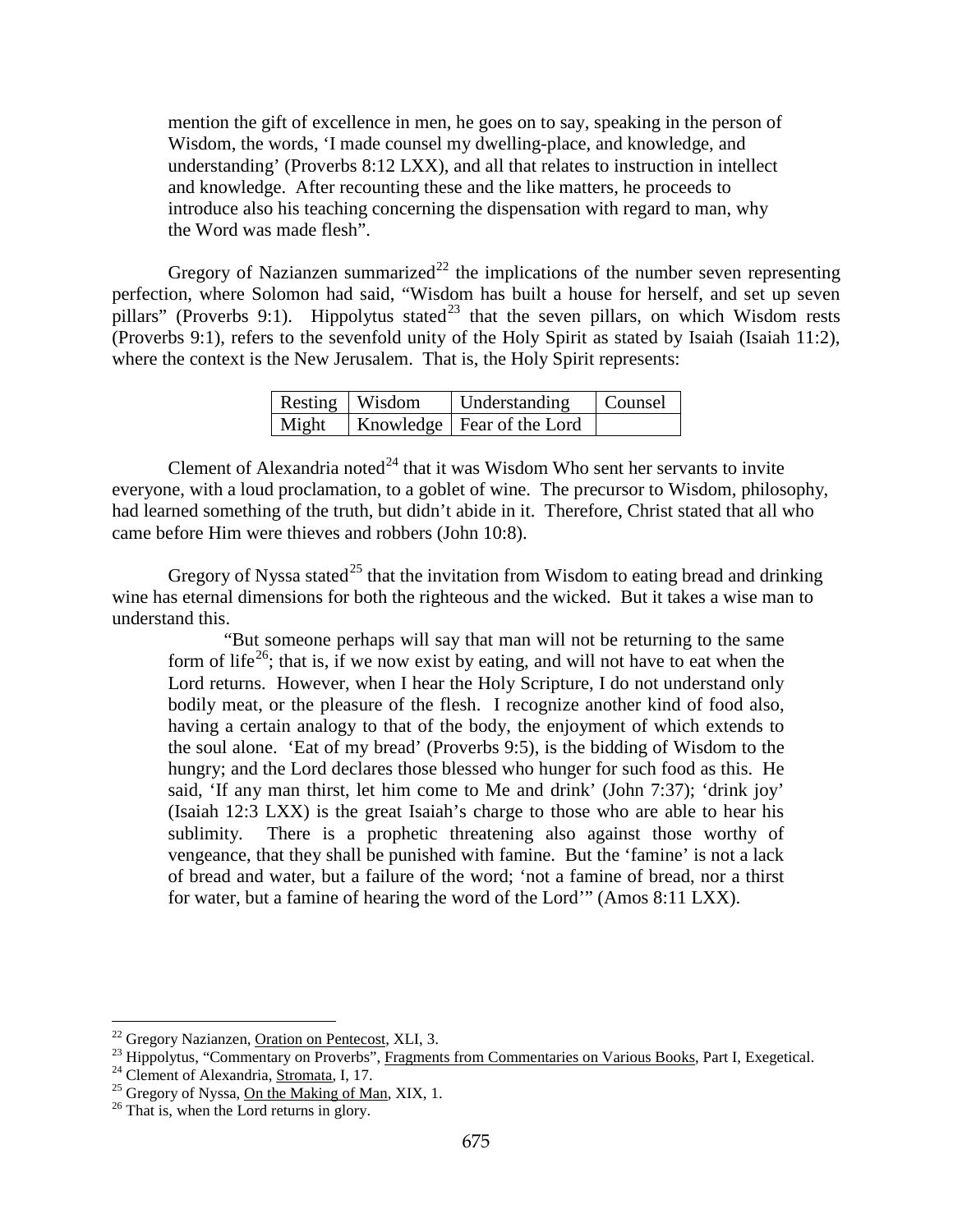Cyprian of Carthage, referring to those who used water in the chalice for the Lord's Supper, stated<sup>[27](#page-7-1)</sup> that Solomon foretold the Lord's Table, where water mingled with wine was used from the beginning.

"Solomon declares the wine mingled, that is, he foretells with prophetic voice the cup of the Lord mingled with water and wine<sup>[28](#page-7-2)</sup>, that it may appear that this was done in our Lord's passion, which had been before predicted".

For example, Paul wrote that he was privileged to help to "make all see what is the fellowship of the mystery, which from the beginning of the ages has been hidden in God, who created all things through Jesus Christ. Now the manifold wisdom of God might be made known by the Church to the principalities and powers in the heavenly places" (Ephesians 3:9,10). Paul also said, "But we speak the wisdom of God in a mystery, the hidden wisdom which God ordained before the ages for our glory, which none of the rulers of this age knew. For had they known, they would not have crucified the Lord of Glory" (1 Corinthians 2:7,8). This Wisdom of God involved the Cross, and it became a stumbling block for Jews and foolishness for Greeks. For those who were called, however, the Wisdom of God was also the Power of God (1 Corinthians 1:18-24). All this began with the Incarnation. From the history of the life of the Virgin Mary, we see that there is considerable wisdom also associated with the simple humility of the Lord's mother. She was involved in everything the Lord did, even from before He was born (Luke 1:41), and treasured these things in her heart (Luke 2:19, 51). Hers may have been a lowly, humble state, but she certainly has been called blessed over the centuries (Luke 1:48).

#### <span id="page-7-0"></span>**Genesis 28:10-17: Jacob's Ladder**

This reading is used for the Nativity of Mary, the Annunciation and the Dormition, and is the account of Jacob's ladder. Jacob was en route to Mesopotamia, where Abraham had come from, to seek a wife from among his kinsmen. One night, he had a dream of a ladder that was set on the earth but whose top reached to heaven, where the Lord was standing at the top of the ladder. And the angels of God were ascending and descending on the ladder. When Jacob awoke, he cried, "How awesome is this place! This is none other than the House of God, and this is the gate of heaven" (Genesis 28:17).

Jerome noted that Jacob was born into a wealthy family, but he had left this wealth behind when he had the vision of the ladder to heaven. Jerome's implication is that as we leave our worldly cares behind, we also get a glimpse of the Gate of Heaven.

"Jacob's father was<sup>[29](#page-7-3)</sup> a man of great wealth; yet, when Jacob went to Mesopotamia, he went alone and destitute. When he felt weary he had to lie down by the wayside and, delicately nurtured as he had been by his mother Rebekah, was forced to content himself with a stone for a pillow. Yet it was then that he saw the ladder set up from earth to heaven, and the angels ascending and descending on it".

"Jacob, in his flight<sup>[30](#page-7-4)</sup> from his brother, left behind in his father's house great riches and made his way with nothing into Mesopotamia. The lesson being

<span id="page-7-2"></span><span id="page-7-1"></span>

<sup>&</sup>lt;sup>27</sup> Cyprian, <u>Epistles</u>, LXII, 5. See also Athanasius of Alexandria, <u>Festal Letters</u>, VII, 5.<br><sup>28</sup> In the Orthodox Liturgy, the Eucharist is served in a common cup, where the wine is mixed with a little water.

<span id="page-7-4"></span><span id="page-7-3"></span><sup>&</sup>lt;sup>29</sup> Jerome, <u>Letter to Julian</u>, CXVIII, 7.<br><sup>30</sup> Jerome, <u>Letter to Ageruchia</u>, CXXIII, 15.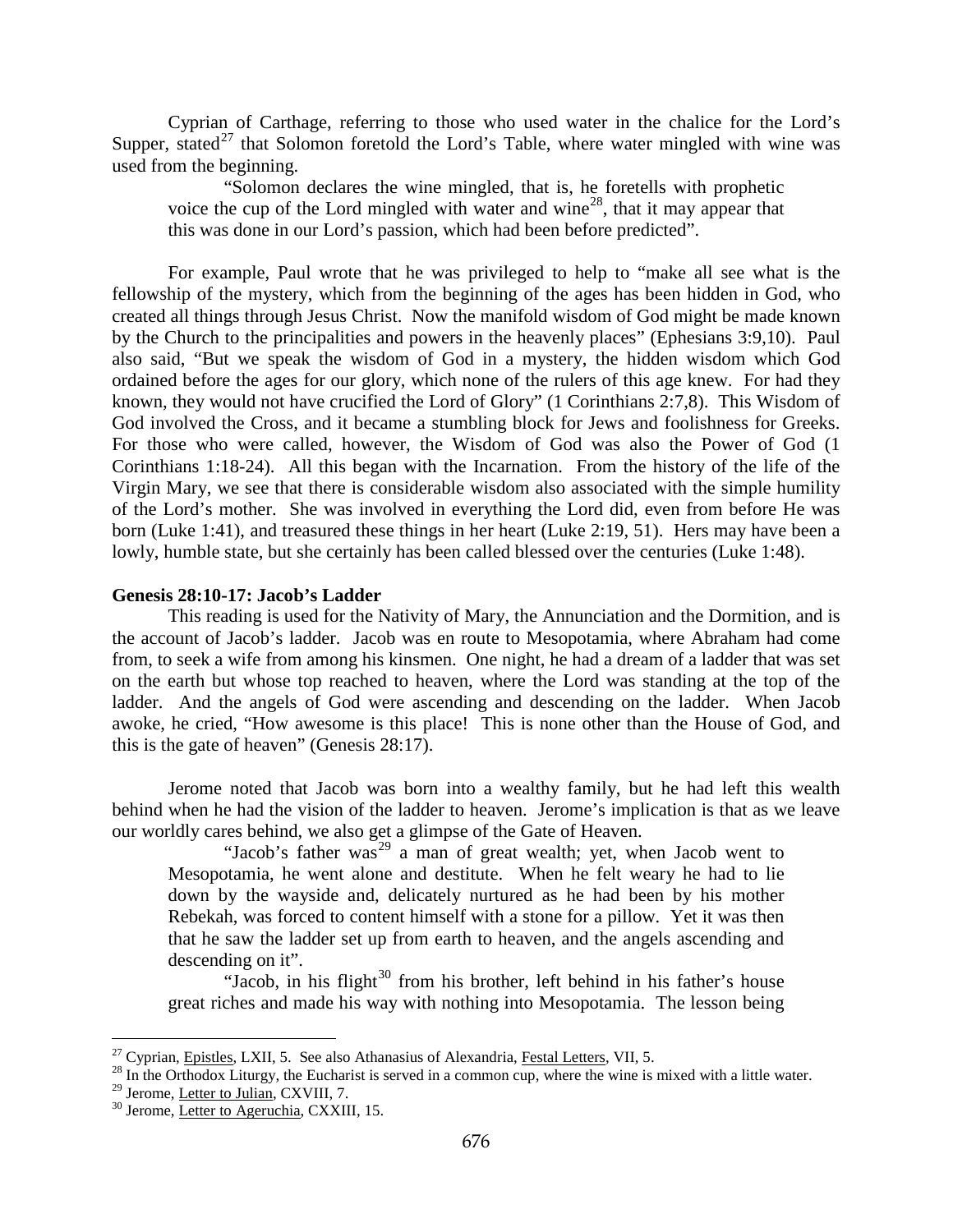taught is that the sinner must not despair of salvation nor the righteous man rest secure in his virtue".

Jerome continued that the ladder represents our walk in the Christian Faith. The Lord beckons from the top and the angels help along the way. The foot of the ladder on earth is the House of God, which is the gate of heaven. Even holy men can lose their footing, and sinners can regain their place.

"The Lord was at the top<sup>[31](#page-8-0)</sup> holding out a helping hand to such as fall and encouraging the climbers to fresh efforts by the vision of Himself. Therefore the spot is called Bethel or the house of God; for there, day by day there is ascending and descending. When they are careless, even holy men lose their footing; and sinners, if they wash away their stains with tears, regain their place. I say this not that those coming down may frighten you, but that those going up may stimulate you".

"In the lives of Christians<sup>[32](#page-8-1)</sup> we look not to the beginnings but to the endings. Paul began badly but ended well. The start of Judas wins praise; his end is condemned because of his treachery. Read Ezekiel: 'The righteousness of the righteous shall not deliver him in the day of his transgression; as for the wickedness of the wicked he shall not fall thereby in the day that he turns from his wickedness' (Ezekiel 33:12). The Christian life is the true Jacob's ladder on which the angels ascend and descend (Genesis 28:12), while the Lord stands above it holding out His hand to those who slip and sustaining by the vision of Himself the weary steps of those who ascend. While He does not wish the death of a sinner, but only that he should be converted and live, He hates the lukewarm (Revelation 3:16) and they quickly cause him loathing".

Hilary of Poitiers stated<sup>[33](#page-8-2)</sup> that Jacob's dream was not a bodily manifestation, but the foreshadowing of the Gospel mystery, where his vision would become revealed truth. It is only through God the Son that God the Father can be apprehended.

"The Law, in its progress, follows the sequence of the Gospel mystery, of which it is the shadow; its types are a faithful anticipation of the truths taught by the Apostles. In the vision of his dream, the blessed Jacob saw God; this was the revelation of a mystery, not a bodily manifestation. He was shown the descent of angels by the ladder, and their ascent to heaven, and God resting above the ladder. The vision, as it was interpreted, foretold that his dream should some day become a revealed truth. The Patriarch's words, 'The house of God and the gate of heaven' (Genesis 28:17), show us the scene of his vision. Then, after a long account of what he did, the narrative proceeds: God said to Jacob, 'Arise, return to Bethel, and dwell there, and make a Sacrifice to God' (Genesis 35:1). The faith of the Gospel has access through God the Son to God the Father, and it is only through God that God can be apprehended".

<span id="page-8-2"></span><span id="page-8-1"></span>

<span id="page-8-0"></span><sup>&</sup>lt;sup>31</sup> Jerome, <u>Letter to Julian</u>, CXVIII, 7.<br><sup>32</sup> Jerome, <u>Letter to Furia</u>, LIV, 6.<br><sup>33</sup> Hilary of Poitiers, <u>On the Trinity</u>, V, 20.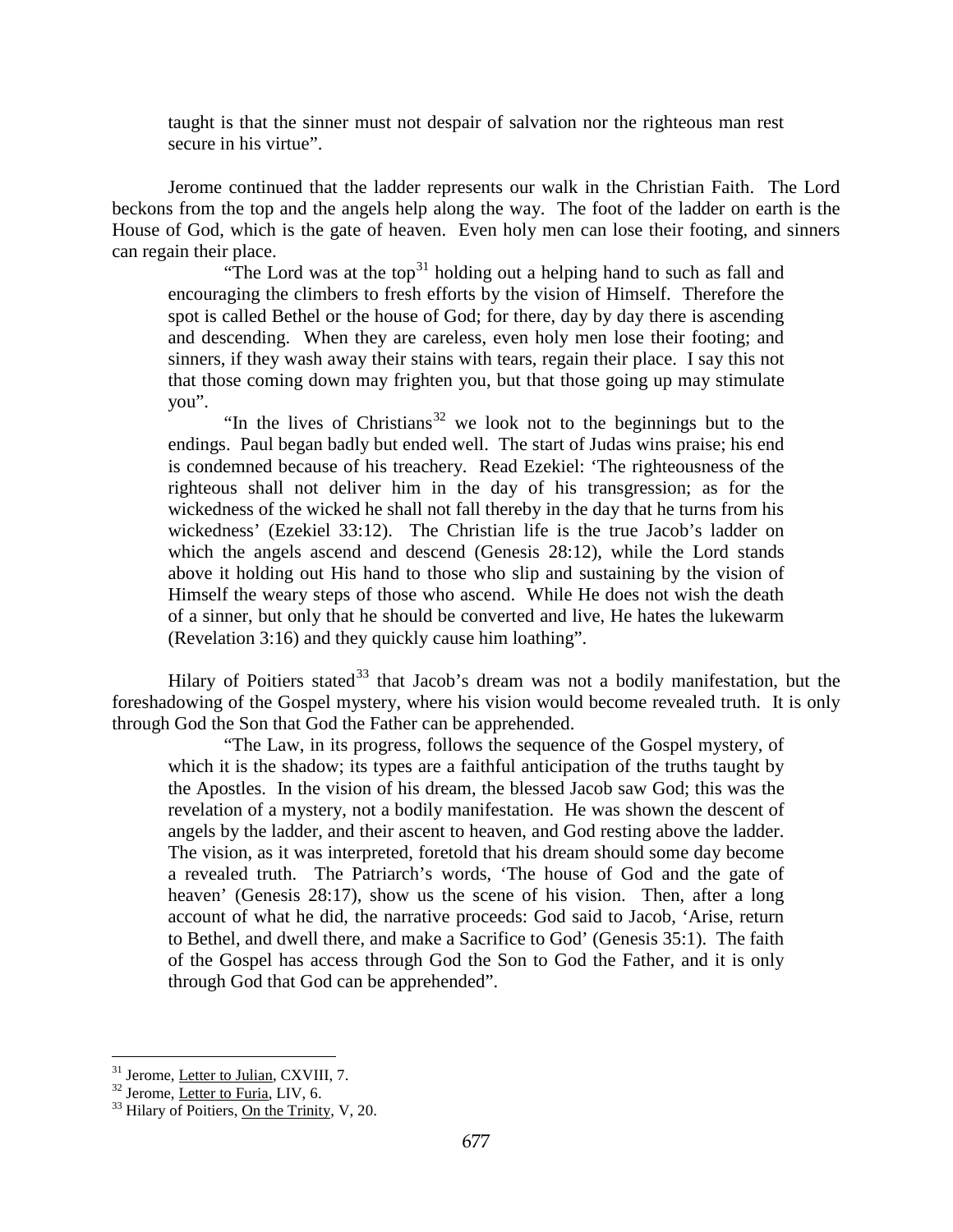John Chrysostom stated that we can get to heaven by understanding Jacob's ladder and taking it one step at a time. The ladder is a riddle indicating a gradual ascent by means of virtue. We attain to heaven, not using material steps, but by improvement and correction.

"Let us learn<sup>[34](#page-9-0)</sup> then, and having reckoned up our faults, let us accomplish their correction in time, and let us determine to correct one this month, another next month, and a third in that which follows. Mounting as it were by steps, let us get to heaven by a Jacob's ladder. For the ladder seems to me to signify in a riddle by that vision the gradual ascent by means of virtue, by which it is possible for us to ascend from earth to heaven, not using material steps, but improvement and correction of manners. Let us then lay hold on this means of departure and ascent, that having obtained heaven, we may also enjoy all the blessings there".

Chrysostom also stated<sup>[35](#page-9-1)</sup> that upward movement on the ladder results in greater understanding of the mysteries of God, such as the Incarnation. The lower rungs describe the birth of children to barren women in the Old Testament, which foreshadowed the Virgin birth at higher rungs. The lower rungs also speak of a plurality in the Godhead (Genesis 1:26); this foreshadows the Incarnation, where God begot by Himself.

"Even the things of old stood in need of forerunners and types. For as in a ladder, the first step sends on to the second, and from the first it is not possible to step to the fourth. It is not possible to get to the second before the first".

"Observe the signs of signs, and you will discern this in the ladder which Jacob saw. 'The Lord stood at the top, and underneath angels were ascending and descending' (Genesis 28:13). It was prophesied that the Father had a Son; it was necessary this should be believed. We can see this from above, downward, or from beneath, upward. Because He begets without passion<sup>36</sup>, for this reason did she that was barren first bear. It was necessary to be believed, that He begot of Himself. The thing happens obscurely, as in type and shadow, but still it happens, and as it goes on it becomes somehow clearer. A woman is formed out of man alone, and the man remains whole and entire (Genesis 2:21-23). Again, it was necessary there should be some sure sign of the Conception of a Virgin. So the barren bear, not once only, but a second time and a third, and many times (Genesis 21:1-8, 30:22-23, 1 Samuel 1:11-20). Of His birth of a Virgin, the barren is a type, and she sends the mind forward to faith. This was a type of God being able to beget alone. For if man is required, and birth takes place without him, in a more excellent way, One is begotten by God Himself. There is still another generation, which is a type of the Truth, i.e. ours by the Spirit. Of this again the barren is a type, and the fact that it is not of blood (John 1:13) pertains to the generation from above. The Virgin Mary, as also the types, shows that the generation is to be without passion and that it would proceed from one above".

The Virgin Mary, in her understanding, her enlightenment and her humility illustrated the workings of Jacob's ladder. Just as the ladder connected heaven and earth, so did the Virgin Mary. And just as Jacob saw angels ascending and descending on the ladder, so there was a

<span id="page-9-0"></span> $34$  John Chrysostom, <u>Homilies on John</u>, LXXXIII, 5.<br> $35$  John Chrysostom, <u>Homilies on Colossians</u>, V, v. 5.

<span id="page-9-2"></span><span id="page-9-1"></span> $36$  For an explanation of this, see Athanasius of Alexandria, Four Discourses Against the Arians, I, viii, 28.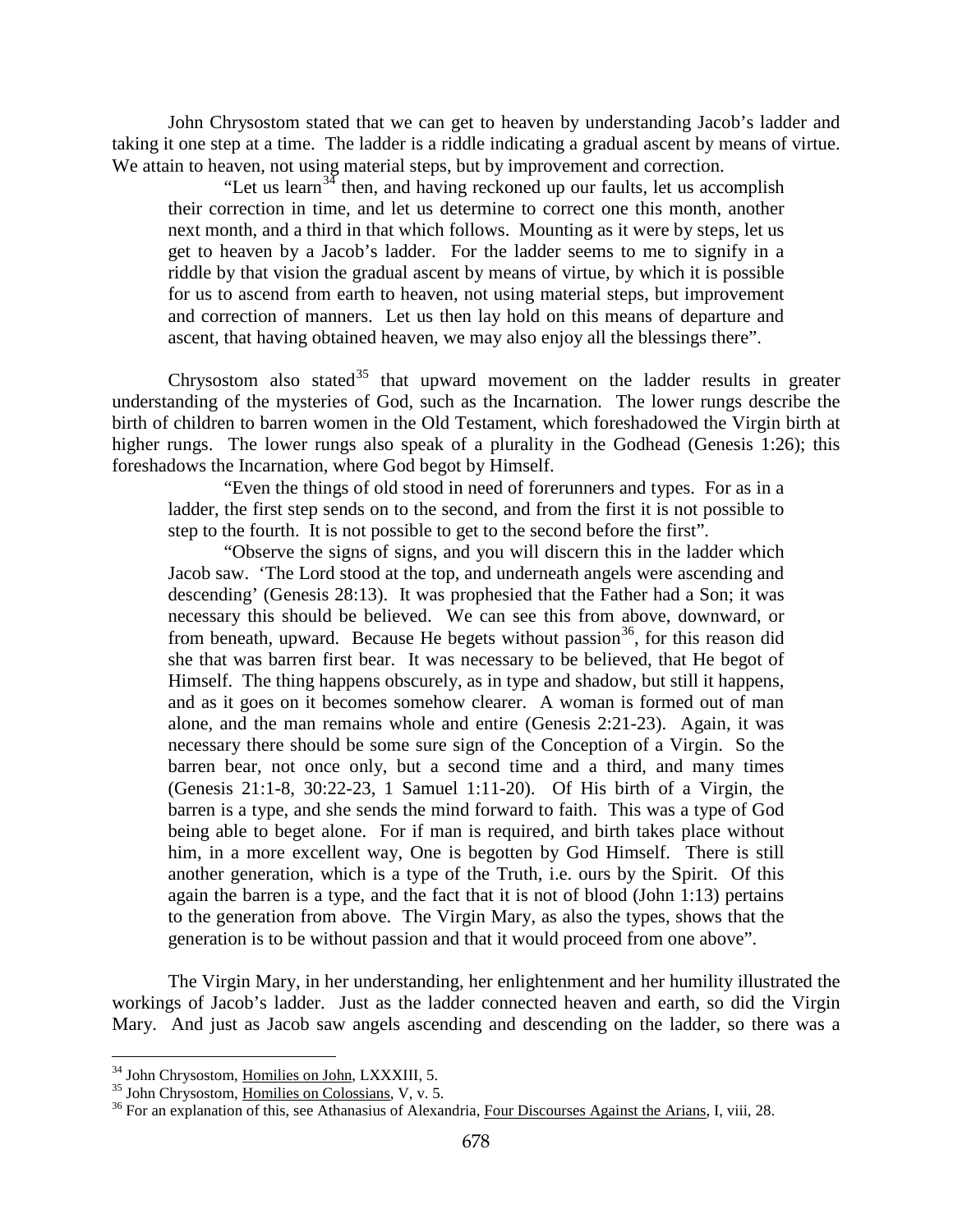strong angelic presence around the Lord and His mother everywhere they went. Even Satan recognized this in quoting from the Psalms, "He shall give His angels charge over You (to guard You in all Your ways); in their hands they shall bear You up lest You dash Your foot against a stone" (Psalm 91:11-12). Following this encounter with Satan, angels came and ministered to Jesus (Matthew 4:11).

Around the Throne of God in heaven, angels continually surround the Lord (Revelation 4). The Tabernacle in the wilderness pictured this. Cherubim were embroidered into the veil (Exodus 26:31, 36:35, 2 Chronicles 3:14) and the Presence of God dwelt between two cherubim on the Ark of the Covenant (Exodus 25:18-22, 37:6-9, 2 Chronicles 10:13). Just because the Lord took up residence on earth in the womb of the Virgin doesn't mean the angels disappeared. For nine months, the House of God was the womb of the Virgin, and heaven and earth met there.

#### <span id="page-10-0"></span>**Ezekiel 43:27-44:4: The East Gate**

This reading is used for the Nativity of Mary, the Annunciation, the Presentation of Mary in the Temple, and the Dormition, and is a little less obvious than the others. Ezekiel's vision took place during the Babylonian captivity (Ezekiel 40:1). Ezekiel saw a vision of some future Temple and he described this Temple at length including its dimensions. This Temple was to be "the place of My Throne and the place of the soles of My feet where I will dwell among the sons of Israel forever" (Ezekiel 43:7). Ezra and Nehemiah did not incorporate these dimensions into the Temple that they rebuilt after the captivity (Ezra 7:1-3), and neither did King Herod incorporate them into his reconstruction beginning about 20 BC. In fact, there is not even adequate room on the "Temple Mount" in Jerusalem to accommodate the dimensions given to Ezekiel<sup>37</sup>. So the imagery in Ezekiel's vision must refer to something else.

The parable used for these feast days only addresses the East Gate of the Temple, which in Herod's Temple was the only gate into the Temple area. The East Gate opened onto the Garden of Gethsemane, the Kidron Valley, and the Mount of Olives. In Ezekiel's vision, the Glory of the Lord came into the house by the East Gate (Ezekiel 43:4). Ezekiel was told, "This gate shall be shut; it shall not be opened, and no one shall enter by it, for the Lord God of Israel has entered by it; therefore it shall be shut" (Ezekiel 44:2). The question about this passage is when was the East Gate permanently shut? There is no record of this occurring during or after the time of Christ; and "the Glory of the Lord" is unlikely to refer to anyone else.

The East Gate in Ezekiel's vision speaks of the Incarnation, where the East Gate represented the womb of the Virgin Mary. And as the East Gate was shut in Ezekiel's vision, so the Virgin Mary remained a virgin her entire life according to her vow and the vow of her parents. Jerome stated<sup>[38](#page-10-2)</sup> this very emphatically. She is the East Gate through whom God entered at the Incarnation, and through whom He was born as a man. As the East Gate, she reveals the Presence of God.

"Christ Himself is a virgin; and His mother is also a virgin; though she is His mother, she is a virgin still. Jesus has entered in through the closed doors, and in His sepulcher no man is laid either before Him or after Him (John 19:41). Mary is 'a garden enclosed, a fountain sealed' (Song of Solomon 4:12), and that

<span id="page-10-1"></span><sup>&</sup>lt;sup>37</sup> See Keil and Delitzsch, <u>Commentary on the Old Testament</u>, Volume 9, p. 392. Jerome, <u>Letters</u>, XLVIII, 21.

<span id="page-10-2"></span>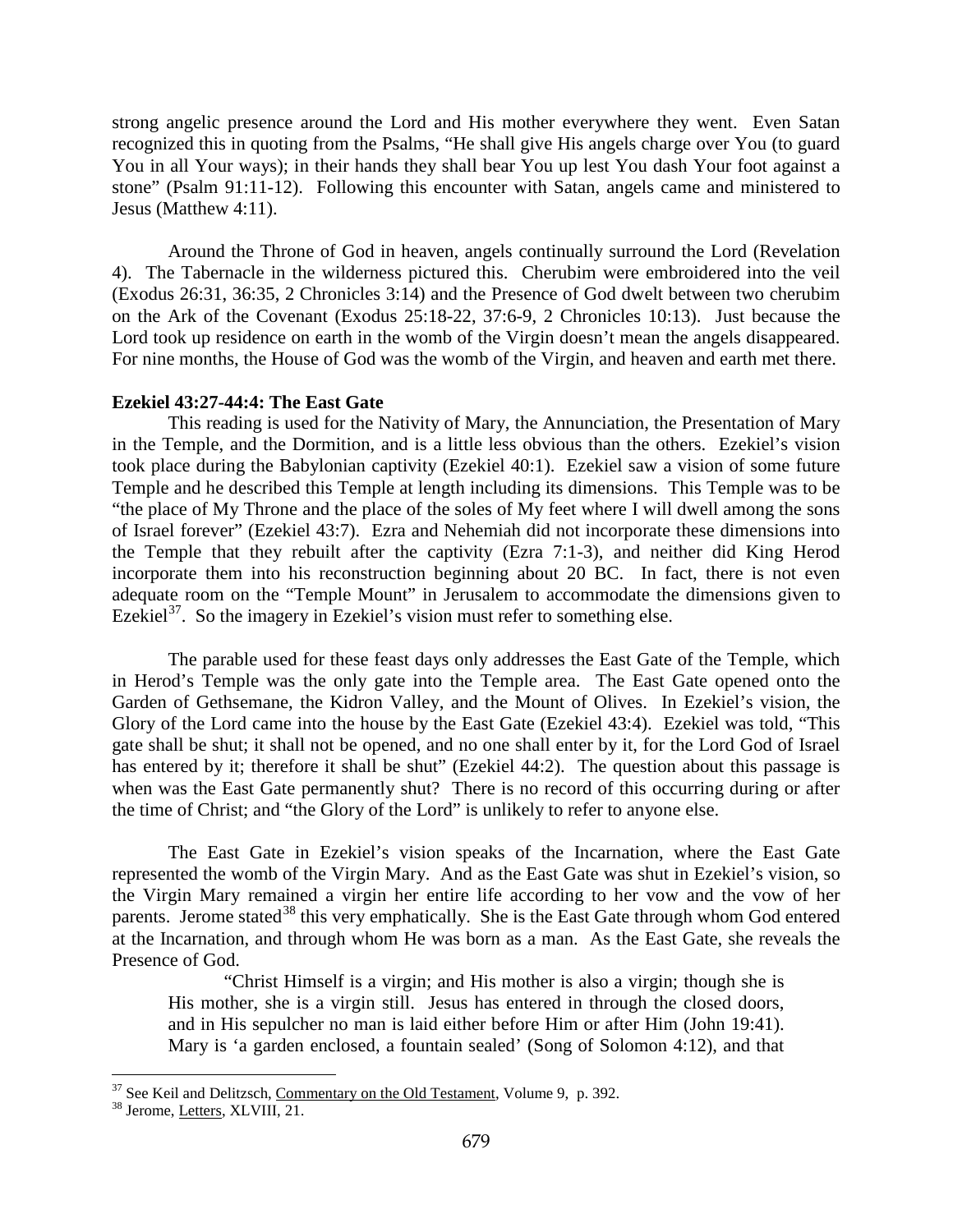fountain flows from the House of the Lord (Joel 3:18) to water the Valley of Acacias. She is the East Gate, always shut (Ezekiel 44:1-3) and always shining, and either concealing or revealing the Holy of Holies. Through her 'the Sun of Righteousness' (Malachi 4:2), our 'high priest after the order of Melchizedek' (Hebrew 5:10), goes in and out. Let my critics explain to me how Jesus can have entered in through closed doors when He allowed His hands and His side to be handled. He showed that He had bones and flesh (John 20:19-27), thus proving that His was a true body and no mere phantom of one. Similarly, I will explain how the holy Mary can be at once a mother and a virgin. She was a mother before she was wedded; she remained a virgin after bearing her Son. Therefore, the virgin Christ and the virgin Mary have dedicated in themselves the first fruits of virginity for both sexes. The Apostles have either been virgins or, though married, have lived celibate lives".

John Cassian, quoting the writings of Jerome, concurred<sup>[39](#page-11-0)</sup> that the Virgin Mary is the East Gate spoken of by Ezekiel. Cassian also connected the writings of Solomon on Wisdom building a house to the Incarnation.

"Jerome, the Teacher of the Catholics, whose writings shine like divine lamps throughout the whole world,  $says^{40}$  $says^{40}$  $says^{40}$  in his book to Eustochium: 'For our salvation the Son of God is made the Son of Man. Nine months He awaits His birth in the womb, undergoes the most revolting conditions, and comes forth covered with blood, to be swathed in rags and covered with caresses. He who shuts up the world in His fist is contained in the narrow limits of a manger'. Again in his commentary on Isaiah: 'For the Lord of hosts, who is the King of glory, Himself descended into the Virgin's womb, and entered in and went forth from the East Gate which is always shut' (Ezekiel 44:2). Of whom Gabriel says to the Virgin: 'The Holy Spirit shall come upon you, and the power of the Most High shall overshadow you. Therefore that holy thing which shall be born of you shall be called the Son of God' (Luke 1:35). And in Proverbs: 'Wisdom has built herself a house' (Proverbs 9:1). Compare this with your doctrine or rather your blasphemy, in which you assert that God is the Creator of the months, and was not an offspring of nine months. For Jerome, a man of the greatest knowledge and also of the most pure and approved doctrine, says that He waited nine months in the womb to be born. Whoever admits that the Son of God is the offspring of the Virgin, admits that He is the offspring of nine months".

<span id="page-11-0"></span><sup>&</sup>lt;sup>39</sup> John Cassian, <u>Seven Books on the Incarnation</u>, VII, 26.<br><sup>40</sup> Jerome, <u>Letters</u>, XXII, 39.

<span id="page-11-1"></span>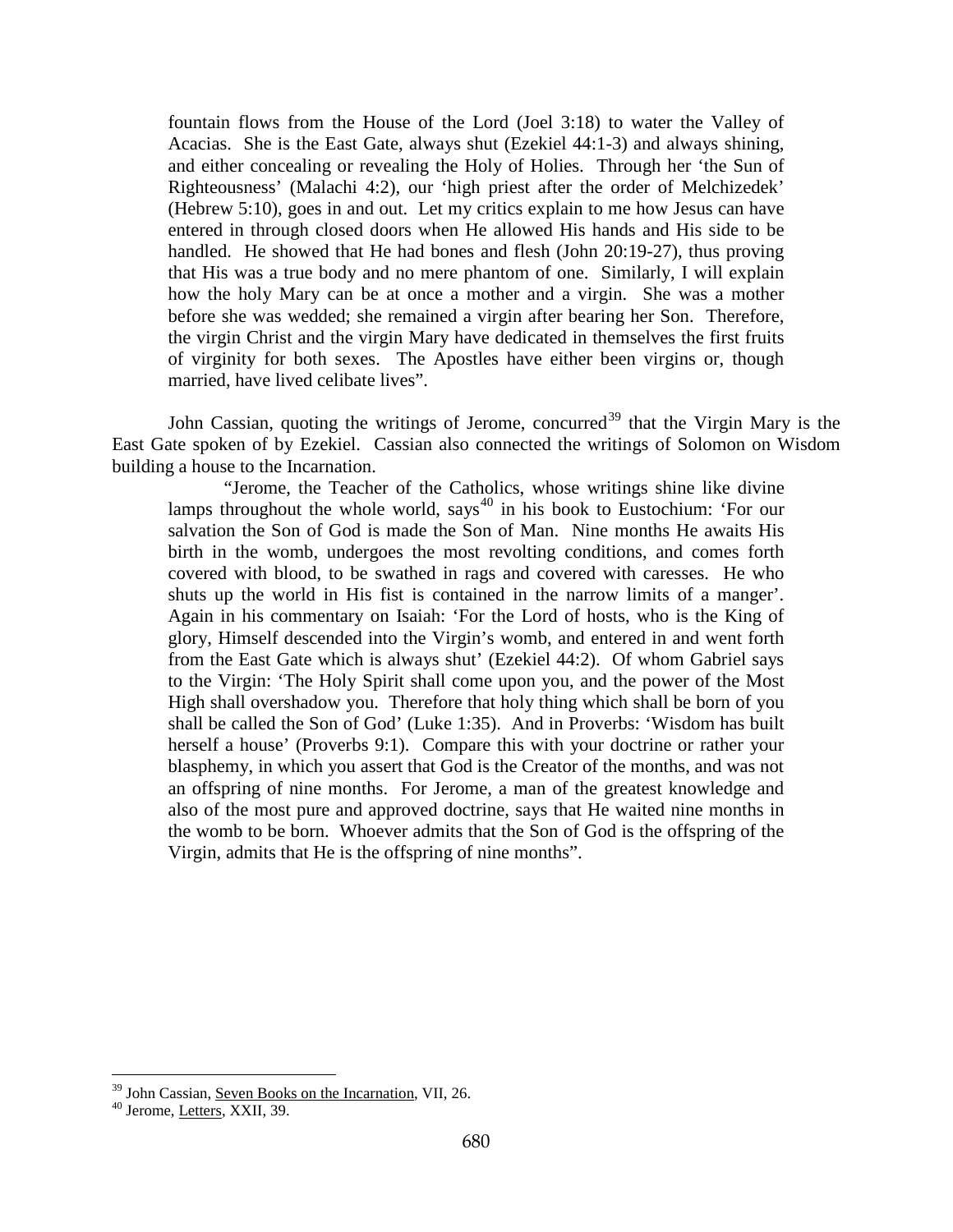### *The Wisdom of God in a Mystery Mary: a Model of Humility*

**September 8, 2013 Revision C**

#### <span id="page-12-0"></span>**Epistle: Philippians 2:5-11**

The Epistle lesson used for the Nativity of Mary and the Dormition is Philippians 2:5-11. In this passage, Paul was encouraging the Philippians to be like Christ who, although exalted in heaven as God, "made Himself of no reputation, taking the form of a slave (in the Incarnation) and coming in the likeness of men" (Philippians 2:7). Not just this, but then "He humbled Himself and became obedient to the point of death, even the death of the cross" (Philippians 2:8). We see His humility aptly illustrated in the Garden of Gethsemane when Peter cut off the ear of the high priest's servant trying to defend Jesus. Jesus rebuked Peter saying, "Do you think I cannot now pray to My Father and He will provide Me with more than twelve legions of angels?" (Matthew 26:53). This was truly humbling Himself to the point of death on the cross. He didn't have to do that, but chose to do so for our sake.

And as a result, God has highly exalted Him "that at the Name of Jesus every knee should bow, of those in heaven, and of those on earth, and of those under the earth" (Philippians 2:10). Jesus spoke of the Cross as being His glorification; he compared it to a grain of wheat falling into the ground, dying and producing much grain (John 12:23-24). This glorification, of course, refers to His humanity; He has always been glorified in His Deity.

Mary's humility, like that of her Son is illustrated in the Matins Gospel for the Nativity, the Presentation of Mary in the Temple, the Annunciation and the Dormition (Luke 1:39-49, 56). This text describes Mary's visit to Elizabeth, the mother of John the Baptist, after the Annunciation. This reading and Gabriel's greeting to Mary preceding the Matins Gospel illustrate Mary's deep humility.

John Chrysostom spoke<sup>[41](#page-12-1)</sup> of true humility by taking the example of Christ, who laid aside the glory He had with the Father, took on flesh and suffered an accursed death for those He loved.

"I consider it more desirable to suffer evil for Christ's sake, than to receive honor at Christ's hands<sup>[42](#page-12-2)</sup>. This is transcendent honor, this is glory that surpasses all things. If He Himself, who became a servant for my sake, and 'emptied' His glory (Philippians 2:7), thought Himself truly in glory, when He was crucified for my sake, what can I not endure? For hear His own words: 'Father, glorify Your Son' (John 17:1). What is this You are saying? You are being led to the cross with thieves and grave robbers; You endure the death of the accursed; You are about to be spit upon and punched; and You call this glory? Yes, He says, for I suffer these things for My beloved ones, and I count these things altogether glory. He who loved the miserable and wretched calls this glory, not to be on the throne

<span id="page-12-1"></span><sup>&</sup>lt;sup>41</sup> John Chrysostom, Homilies on Ephesians, VIII.

<span id="page-12-2"></span> $42$  This is something to pause and reflect about. In Christian circles today, people tend to magnify their ministry, which is an honor that they have received from God. Rarely does anyone in Christian circles today speak of a desireability to suffer evil for Christ's sake.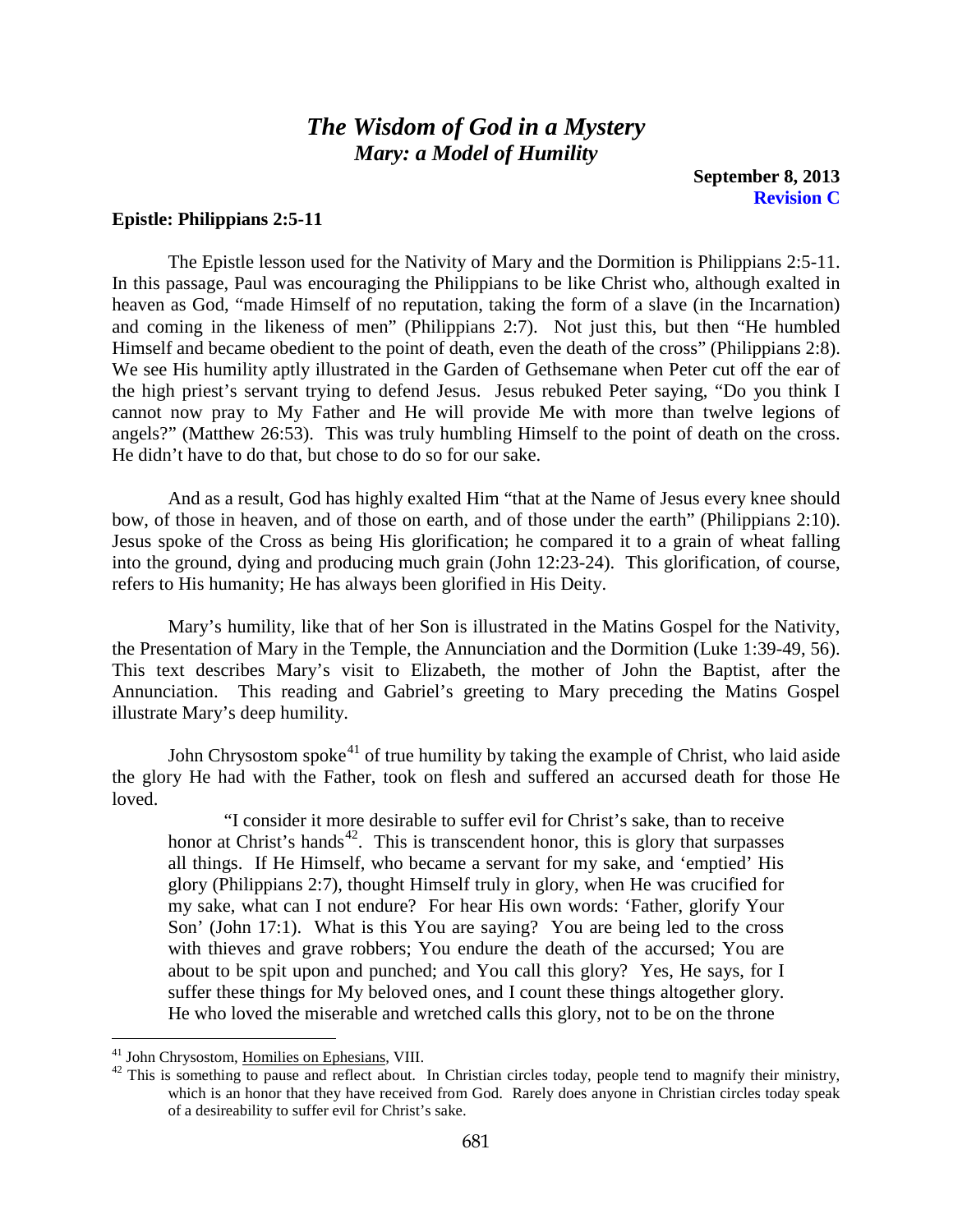#### Copyright © Mark Kern 2005

of His Father, nor in His Father's glory, but in dishonor. If this was His glory, and if this He set before the other; much more ought I to regard these things as glory".

Clement of Alexandria wrote<sup>[43](#page-13-0)</sup> that true beauty comes when the flesh takes its proper place as a servant to the soul. This is true humility, and is illustrated by the Lord's emptying Himself.

"The flesh is a slave to the soul, as Paul testifies; how can anyone with any reason adorn the handmaid like a pimp? For that which is of flesh has the form of a servant. Paul says, speaking of the Lord, 'He emptied Himself, taking the form of a servant' (Philippians 2:7), calling the outward man a servant, prior to the Lord wearing flesh. But the compassionate God Himself set the flesh free, released it from destruction and from bitter and deadly bondage, endowed it with incorruptibility, and arrayed the flesh in immortality, the holy embellishment of eternity".

John Chrysostom commented<sup>[44](#page-13-1)</sup> on Paul's words to Timothy, where he said that the proud might be knowledgeable, but actually know nothing (1 Timothy 6:4). Everything we have, we received from God, not from ourselves.

"He that knows the doctrines of godliness is also the most disposed to moderation. An inflammation of arrogance in the body comes from pride in the soul. And as we do not say that the inflamed part of the body is sound, so neither do we consider the arrogant to be sound. It is possible then to be knowing, and yet to know nothing. For he that doesn't know what he ought to know, knows nothing. And that pride arises from knowing nothing is clear from this: Christ 'made Himself of no reputation' (Philippians 2:7); he therefore who knows this will not be high-minded. Man has nothing except from God; therefore he will not be high-minded. 'And what do you have that you did not receive? Now if you did indeed receive *it,* why do you boast as if you had not received it?'" (1 Corinthians 4:7)

Gregory the Great wrote<sup>[45](#page-13-2)</sup> to Shepherds in the Church about how best to admonish those under them whether they are humble or haughty. To the humble, like the Virgin Mary, he suggested that the Shepherds emphasize how true the excellence of humility is. To the haughty he suggested that they consider how their temporal glory is as nothing, and even when embracing it they don't hold it. Gregory set his suggestions in a series of contrasts; following are his admonitions for the humble:

- Let the humble hear how eternal are the things that they long for, how transitory the things that they despise.
- Let the humble hear from the authoritative voice of the Truth. 'Everyone that humbles himself shall be exalted (Luke 18:14).

<span id="page-13-1"></span><span id="page-13-0"></span><sup>&</sup>lt;sup>43</sup> Clement of Alexandria, <u>The Instructor</u>, III, 1.<br><sup>44</sup> John Chrysostom, <u>Homilies on 1 Timothy</u>, XVII.<br><sup>45</sup> Gregory the Great, The Book of Pastoral Rule, III, 17.

<span id="page-13-2"></span>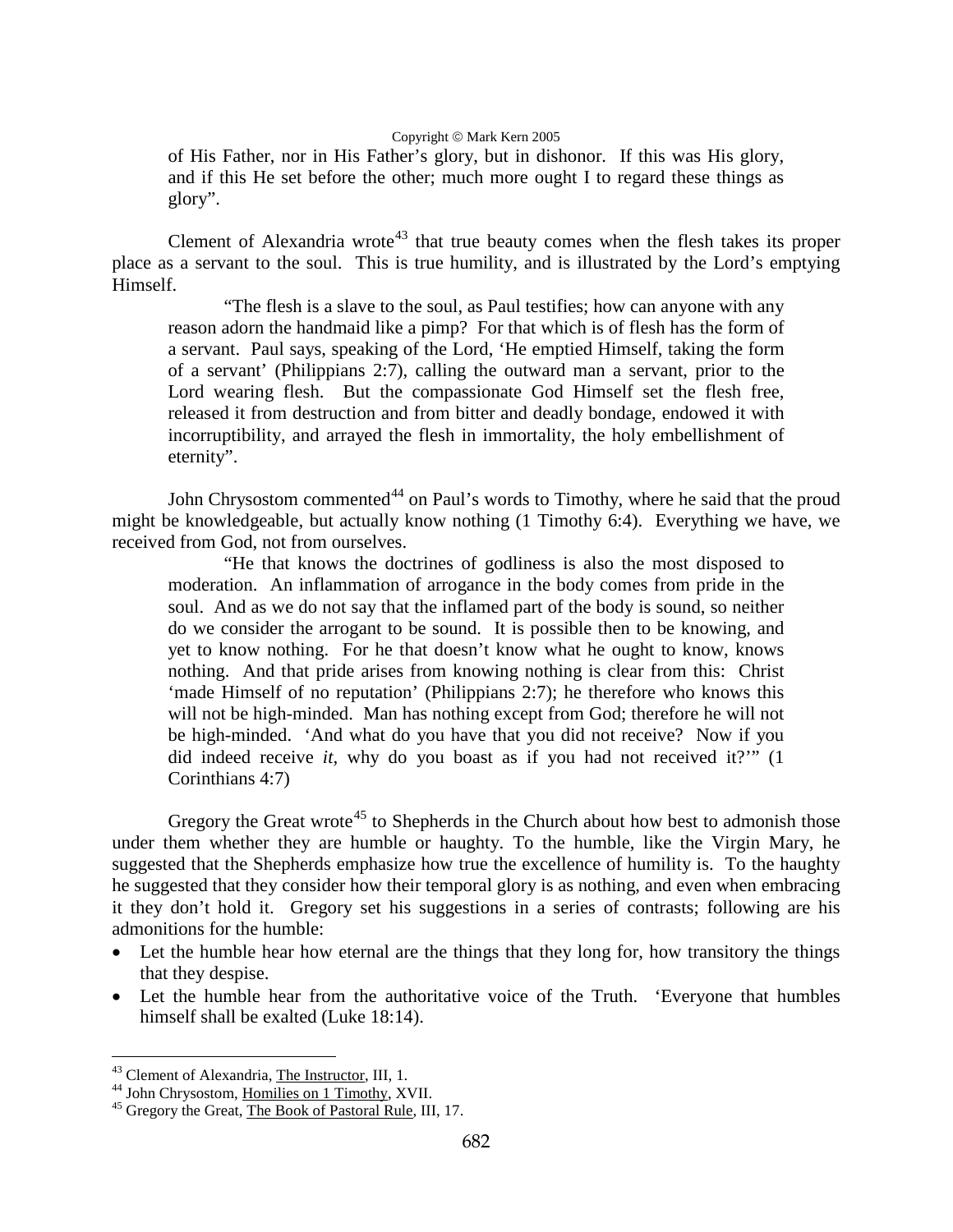- Let the humble hear, 'Humility goes before glory' (Proverbs 16:18 LXX).
- Let the humble hear, 'Unto whom shall I have respect, but to him that is humble and quiet, and that trembles at my words' (Isaiah 66:2 LXX)?
- Let the humble hear, 'God has respect for the things that are humble' (Psalm 138:6 LXX).
- Let the humble hear, 'That the Son of Man did not come to be served, but to serve' (Matthew 20:28).
- Let the humble hear, that 'Our Redeemer humbled himself, being made obedient even unto death' (Philippians 2:8).
- The pride of the devil became the occasion of our perdition, and the humility of God has been found the argument for our redemption. For our enemy, having been created among all things, desired to appear exalted above all things; but our Redeemer, remaining great above all things, desired to become little among all things.
- Let the humble be told that, when they abase themselves, they ascend to the likeness of God.

What, then, is more debased than haughtiness? And what is more sublime than humility, which, while it depresses itself to the lowest, joins itself to its Maker who remains above the highest?

#### <span id="page-14-0"></span>**The Matins Gospel: Luke 1:39-49, 56**

 $\overline{a}$ 

Mary's humility, like that of her Son is illustrated in the Matins Gospel for the Nativity, which is also used for the Presentation of Mary in the Temple, the Annunciation and the Dormition (Luke 1:39-49, 56). This text describes Mary's visit to Elizabeth, the mother of John the Baptist, after the Annunciation. This reading and Gabriel's greeting to Mary preceding the Matins Gospel illustrate Mary's deep humility.

In the Annunciation, Gabriel's words: "Rejoice, highly graced one" (Luke 1:28) and "you have found grace with God" (Luke 1:30) indicate a very special honor<sup>[46](#page-14-1)</sup> to Mary. If we compare this to Gabriel's announcement to Zachariah regarding the birth of John, Gabriel did not call Zachariah "highly graced". And yet it was quite an honor to be the father of John the Baptist - whom Christ called the greatest of the prophets (Luke 7:28). Mary's response to Gabriel's announcement was a very humble statement, "Behold the slave (female) of the Lord! Let it be to me according to your word" (Luke 1:38). An archangel had just given her accolades unprecedented in human history (and she knew it!!) yet she still referred to herself as a slave!!!

As Mary arrived at Elizabeth's house following the Annunciation, Elizabeth, in the spirit, spoke with a loud voice, "Blessed are you among women and blessed is the fruit of your womb! But why is this granted to me that the mother of my Lord should come to me?" (Luke 1:42-43). Elizabeth recognized that Mary was pregnant with the Son of God and therefore "highly graced". This Elizabeth recognized even though Mary was in her first week of pregnancy.

But Mary's reaction was one of great humility, both to Gabriel and to Elizabeth. To Gabriel, Mary merely replied, "Behold the maidservant (i.e. female slave) of the Lord! Let it be to me according to your word" (Luke 1:38). To Elizabeth, Mary replied, "My soul magnifies the

<span id="page-14-1"></span><sup>46</sup> The word "grace" and "graced" is the Greek word *charis* and is translated "grace" everywhere else in the New Testament, but often not translated so here.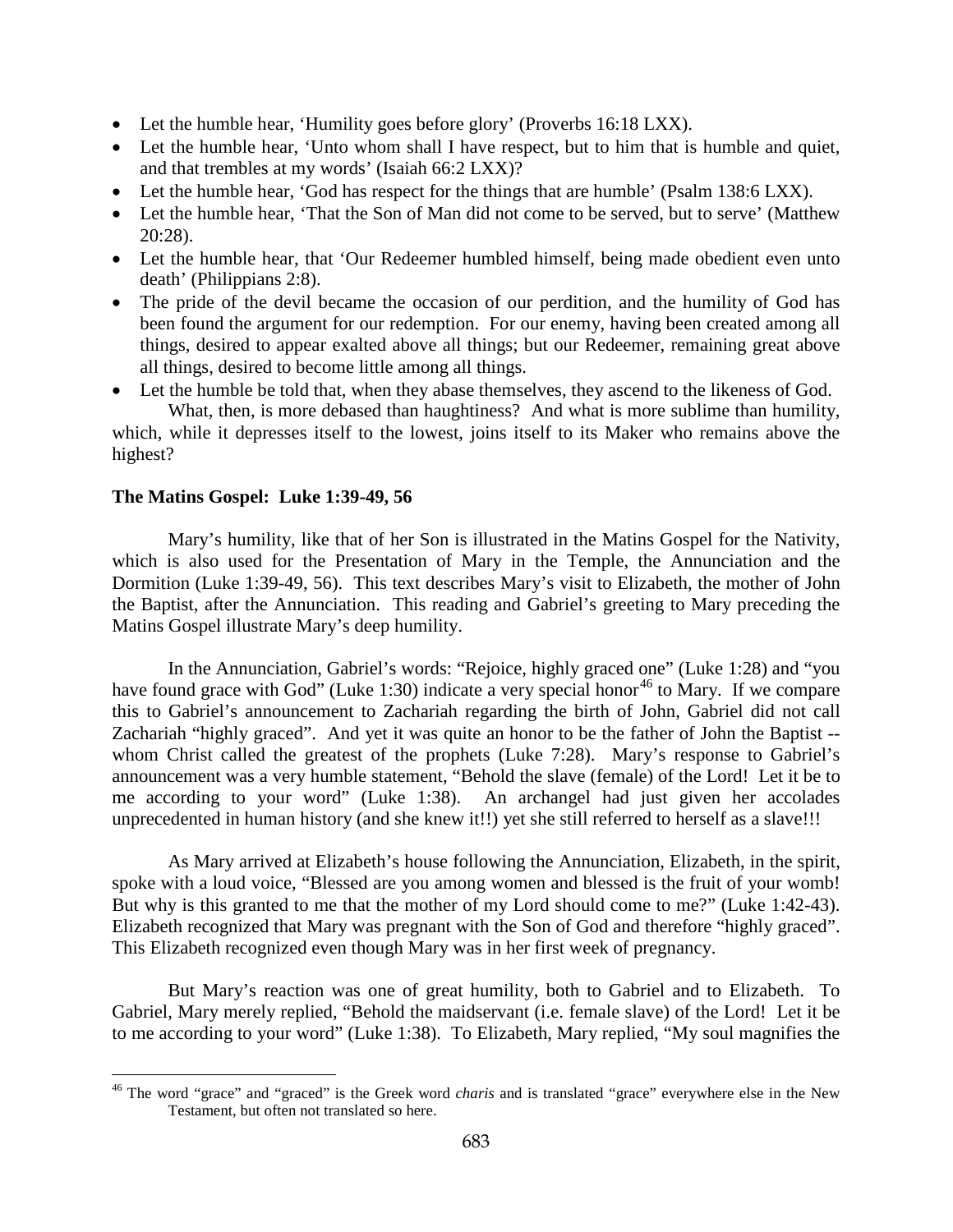Lord, and my spirit has rejoiced in God my Savior. For He has regarded the lowly state of His maidservant (i.e. female slave), for behold, henceforth all generations will call me blessed (Luke 1:46-48).

Even though she was so "highly graced" for bearing the Son of God, Mary never sought to exalt herself during her life. She was always content to stay in the background, praying, while the Twelve and others got all the recognition. This is a very good example for us: the only person who was ever called "highly graced" by God never sought recognition for herself. This is quite a contrast to attitudes today where it is fashionable to be arrogant and obnoxious and to revile anything that isn't easily understood.

#### <span id="page-15-0"></span>**Gospel: Luke 10:38-42, 11:27-28**

#### <span id="page-15-1"></span>**Mary of Bethany Sits at Jesus' Feet**

This Gospel lesson is used for the Nativity of Mary, the Presentation of Mary in the Temple and the Dormition. The first part is the account of Mary and Martha when Jesus was invited to their house for dinner. Both Mary and Martha were among the eight "Myrrh-Bearing Women" at the Cross and at the Tomb. They were rather wealthy and helped finance Jesus' public ministry along with Mary Magdalene, Joanna and Susanna and the others (Luke 8:3). We see examples of their wealth in several ways:

- 1. Mary's ability to afford oil of spikenard worth 300 denarii (i.e. 300 days' wages for a laborer) to pour on Jesus (Mark 14:3-5; John 11:1-2, 12:1-3).
- 2. Lazarus' funeral including the burial wrappings, a new tomb and prominent people in attendance (John 11:35-46). Common folk couldn't afford a funeral like this and were buried much more simply.
- 3. The size of the house that they lived in. When Martha welcomed Jesus into her house (Luke 10:38), Jesus was traveling with the Twelve and most of the Seventy, including some of their wives and children. The same situation occurred when Lazarus died and many of the Jewish leaders came to the funeral (John 11:19). The house was large enough to accommodate a large cwowd.

The dinner at Mary and Martha's took place in late 29 AD, or just a few months before the Crucifixion. Mary and Martha had been traveling with Jesus and helping to finance His ministry for several years at this time. During that time, it would have been their role to work in the background providing meals and accommodations for Jesus, the Twelve, the Seventy, etc. In this account, Martha was busy doing all the things she had been doing these last few years (Luke 10:40), but Mary took time out to sit at Jesus' feet and listen (Luke 10:39).

The work carried out by the Myrrh-Bearing Women was a humble but necessary work. Martha reminded Mary that she needed to do her part and she even asked Jesus to back her up (Luke 10:40). Jesus replied by saying, "Martha, Martha, you are worried and troubled about many things. But one thing is needed, and Mary has chosen that good part, which will not be taken away from her" (Luke 10:41-42). Martha had become somewhat arrogant in her preoccupation with serving; Mary had maintained her humble focus on doing the Lord's Will. The serving really didn't need to get done right away. The Lord could always have broken loaves and fish and fed the Seventy as He did the 5,000.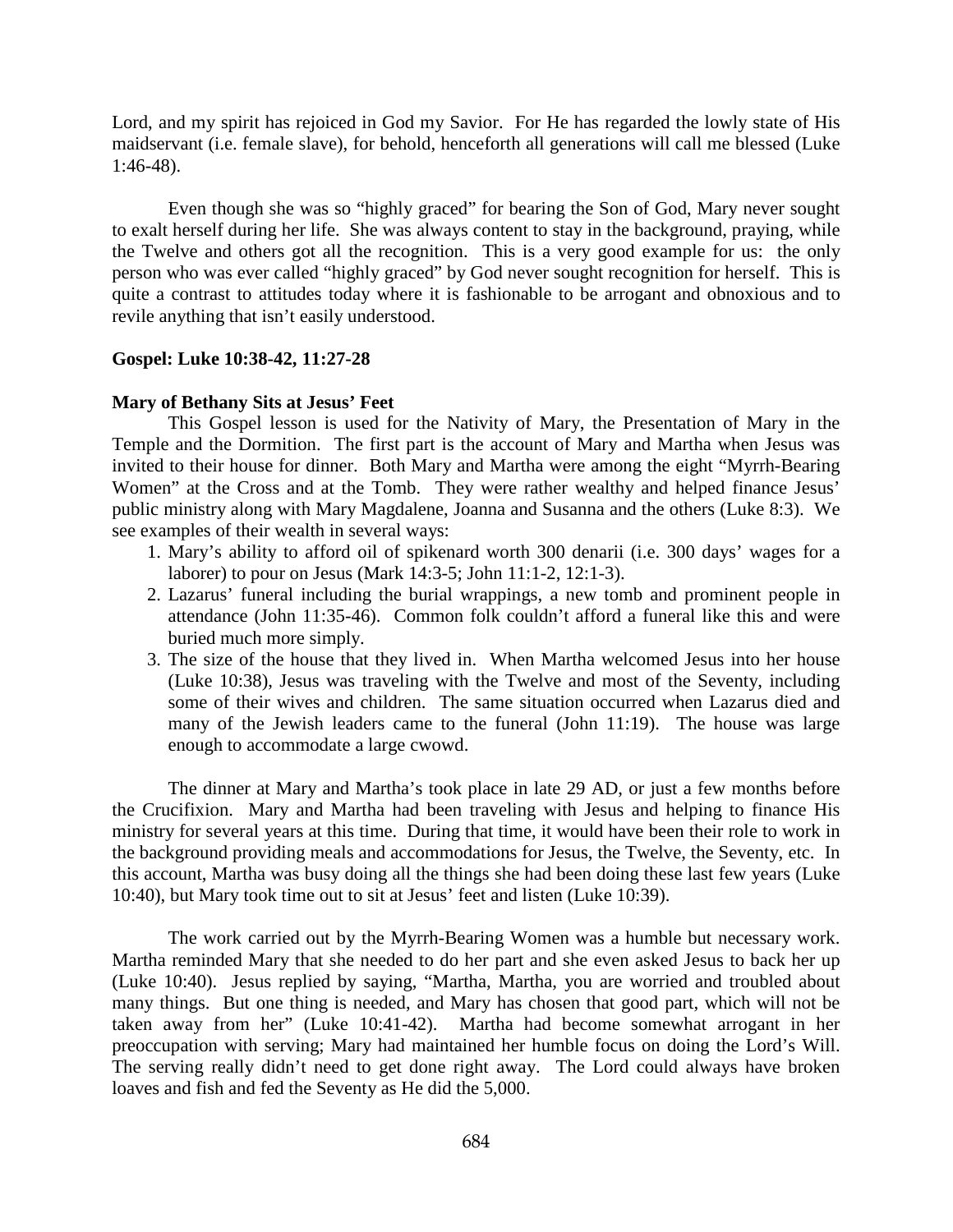This Gospel lesson is used for feast days involving the Virgin Mary even though the person involved is Mary of Bethany. Mary of Bethany in this account illustrates the personality of the Virgin Mary: maintaining a quiet, cheerful devotion and concentrating on the things of God without getting overly concerned about material things. And this is also a good lesson for us: hearing the Lord's Word is the most important part of our lives and this won't be taken away from us.Positions of leadership may come to an end, but hearing the Lord's voice goes on forever.

#### <span id="page-16-0"></span>**Mary of Bethany's Effort in Perspective**

John Cassian compared<sup>[47](#page-16-1)</sup> Mary of Bethany sitting at Jesus' feet and leaving hospitality aside to useful alloys such as bronze that are outshined by silver and gold. The things of this world are useful to lead us to eternal life and to see the invisible things of God. But even these can be put aside when compared to the things of the world to come, which Mary was considering.

"What is that one thing which is so incomparably above those great and innumerable good things that it alone should be acquired? Doubtless it is that truly good part, which is described by the Lord, when Mary disregarded the duties of hospitality and courtesy and chose it. Contemplation then, i.e., meditation on God, is the one thing, the value of which all the merits of our righteous acts, all our aims at virtue come short of. But as, for example, the alloys, which are considered useful and worthwhile, become worthless when silver is taken into account. And the value of silver disappears in comparison with gold, and gold itself is disregarded when compared with precious stones. So all those merits of holiness, although they are not merely good and useful for the present life, but also secure the gift of eternity, yet if they are compared with the merit of Divine contemplation, will be considered trifling and fit to be sold. The Scripture declares all things, which were created by God, 'And behold everything that God had made was very good' (Genesis 1:31). And again, 'The things that God has made are all good in their season' (Ecclesiasticus 39:16). These things, in the present time, are termed not simply good, but emphatically 'very good'. They are convenient for us for purposes of life, or for remedies for the body, or because they enable us 'to see the invisible things of God from the creatures of the world, being understood by the things that are made, even His eternal power and Godhead' (Romans 1:20). Yet none of these things will keep the name of good if they are regarded in the light of that world to come".

Cassian continued<sup>[48](#page-16-2)</sup> to say that our effort should be to aspire to cleave to God and to heavenly things. Whatever is alien to this should take second place. The case of Mary and Martha is a good illustration of this. Martha was performing a sacred service in serving the Lord and His disciples, but Mary still chose the better part.

"Mary was intent only on spiritual instruction, and the Lord showed her to have chosen the better part, and one, which should not be taken away from her. Martha was toiling with pious care, and was encumbered about her service, seeing

<span id="page-16-1"></span><sup>&</sup>lt;sup>47</sup> John Cassian, Third Conference of Abbot Theonas, III, xxiii, 3.

<span id="page-16-2"></span><sup>&</sup>lt;sup>48</sup> John Cassian, First Conference of Abbot Moses, I, i, 8.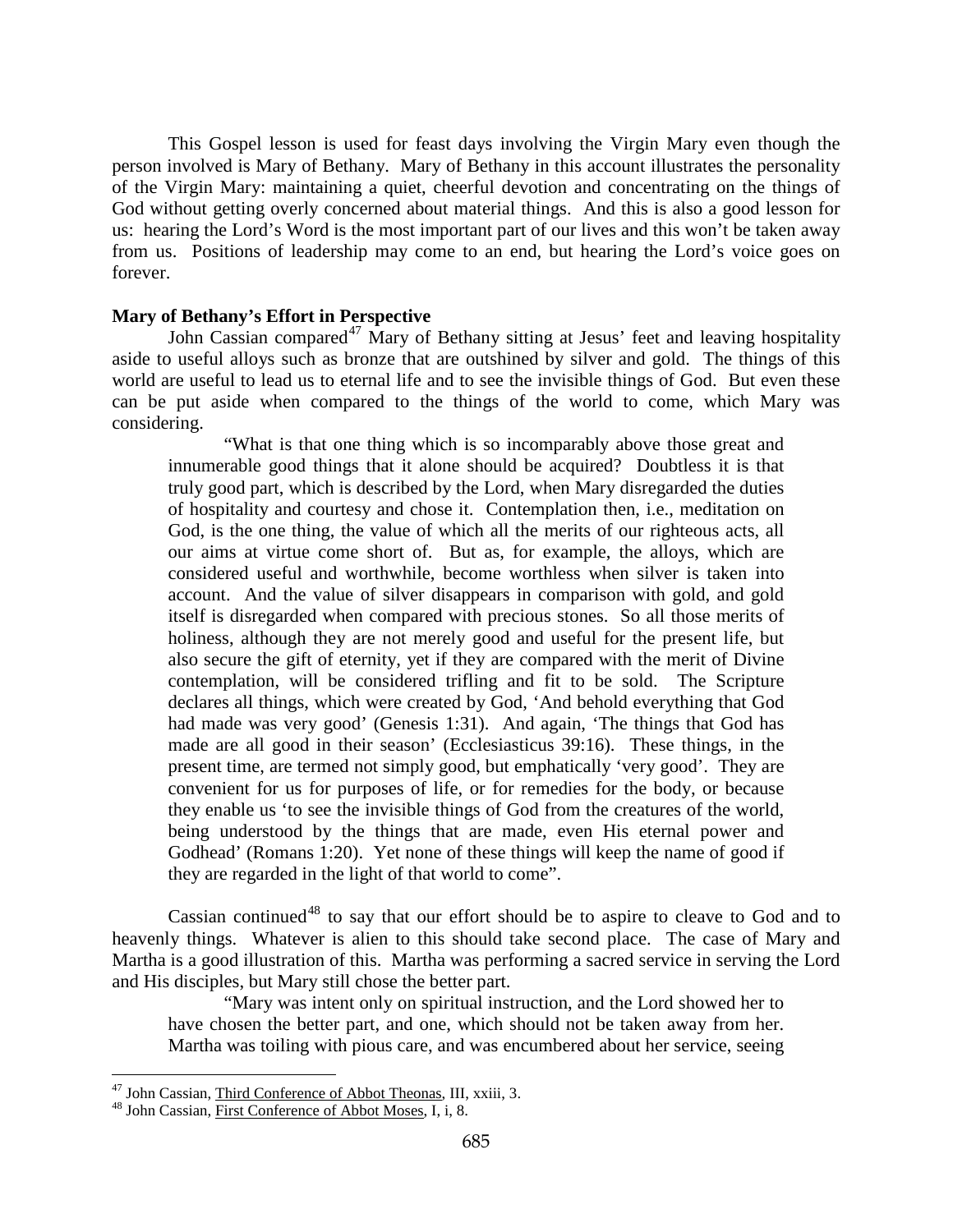that she was insufficient for such service. She asked for the help of her sister from the Lord; certainly it was to worthy work, and to a praiseworthy service that she summoned her. The Lord made the chief good consist in meditation, in divine contemplation. We see that all other virtues are in second place, even though we admit that they are necessary, and useful, and excellent, because they are all performed for the sake of this one thing. 'Mary chose the good part, which shall not be taken away from her', and this must be more carefully considered. Although He says nothing of Martha, and certainly does not appear to blame her, yet in praising the one, He implies that the other is inferior. Martha's portion can be taken away, for a bodily ministry cannot last forever, but one's desire can never have an end".

Jerome stated<sup>[49](#page-17-0)</sup> that we should prefer the food for the soul to the food for the body and not seek the burden of the world. In this way, we will become daughters of the heavenly Jerusalem.

"See how the example of Mary sitting at the feet of the Lord is set before the zealous Martha. In her anxiety to be hospitable Martha was preparing a meal for the Lord and His disciples; yet Jesus said, 'Martha, Martha, you are careful and troubled about many things. But few things are needful except one. And Mary has chosen that good part which shall not be taken away from her' (Luke 10:41- 42). Be then like Mary; prefer the food of the soul to that of the body. Leave it to your sisters to run to and fro and to seek how they may fitly welcome Christ. But you, having once for all cast away the burden of the world, sit at the Lord's feet and say: 'I have found him whom my soul loves; I will hold him, I will not let him go' (Song of Solomon 3:4). And He will answer: 'My dove, my undefiled one; she is the only one of her mother, she is the choice one of her that bore her' (Song of Solomon 6:8). Now the mother of whom this is said is the heavenly Jerusalem" (Galatians 4:26).

Clement of Alexandria compared<sup>[50](#page-17-1)</sup> the rich young (synagogue) ruler, who had kept the Mosaic Law his whole life, with the busy-ness of Martha in serving the Lord. Martha's effort was good and noble, but there is a higher ideal. One thing the ruler lacked, which endures, which is now above the Law, which the Law doesn't give, which the Law doesn't contain, which is the choice of those who live.

"He who had fulfilled all the demands of the law from his youth, and had gloried in what was magnificent, was not able to complete the whole with this one thing, which was specially required by Christ, so as to receive the eternal life which he desired. But he departed displeased, vexed at the commandment of life. He did not truly wish life, but aimed at the mere reputation of having made the good choice. And he was capable of busying himself about many things; but the one thing, the work of life, he was powerless and unable to accomplish. Such was what the Lord said to Martha, who was occupied with many things, and distracted with serving. She blamed her sister, because she set herself at His feet, devoting

<span id="page-17-0"></span><sup>&</sup>lt;sup>49</sup> Jerome, Letter to Eustochium, XXII, 24.

<span id="page-17-1"></span><sup>&</sup>lt;sup>50</sup> Clement of Alexandria, Salvation of the Rich Man, 10.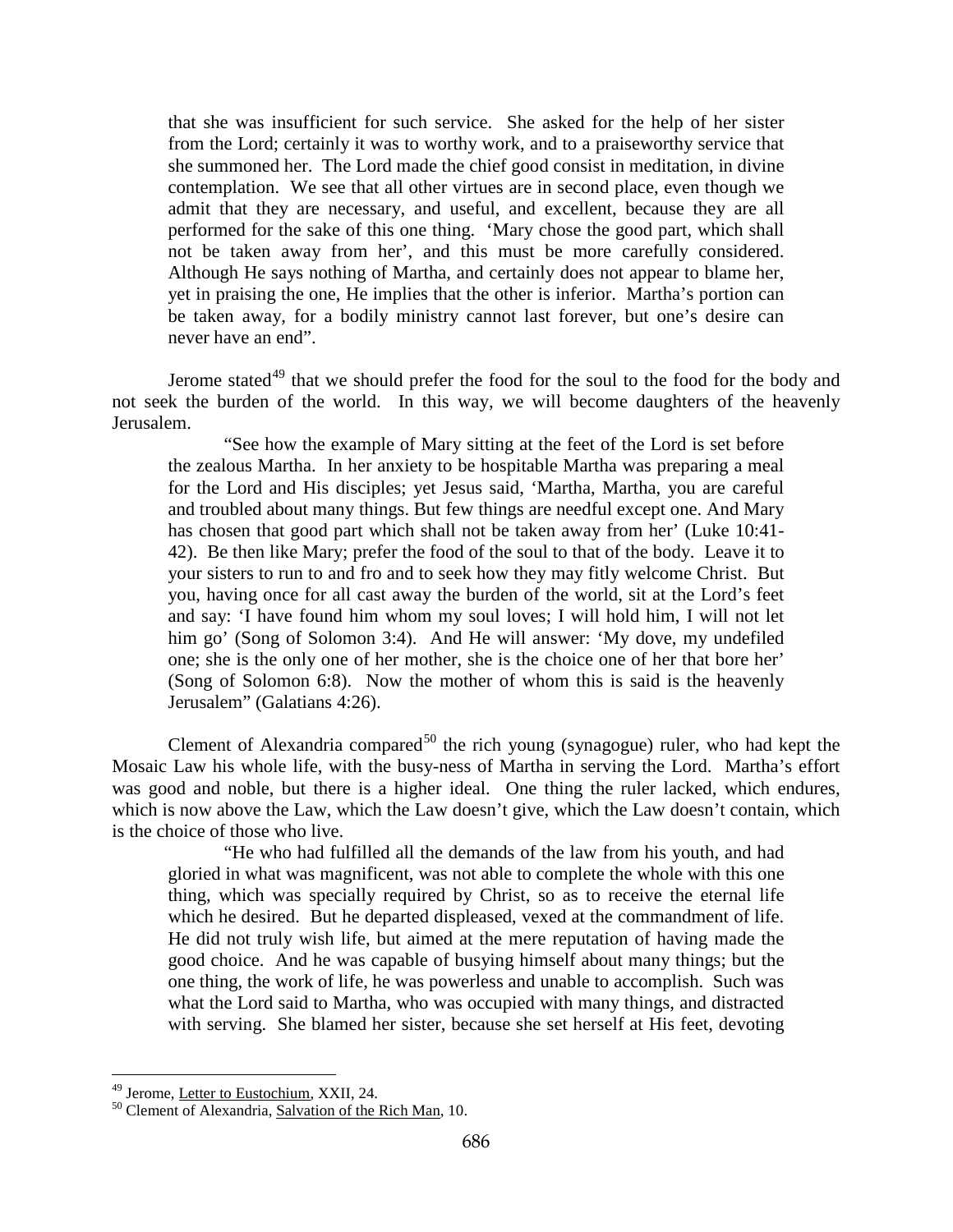her time to learning. So also He bid the young ruler to leave his busy life, and cling to Him, adhering to the grace of Him, who offered everlasting life".

Gregory the Great spoke<sup>[51](#page-18-1)</sup> of times in his life when he felt like Martha due to his responsibilities as Bishop of Rome. He longed to get back to sitting at Jesus' feet like Mary, but the needs of his people kept him away. He felt that there is false glory, even for good leaders within the Church, which can empty us of true glory.

"Even though I have no fears for myself, I am greatly afraid for those who have been committed to me. On every side I am tossed by the waves of business, and sunk by storms, so that I may truly say, I am come into the depth of the sea, and the storm has overwhelmed me (Psalm 69:2 LXX). After business I long to return to my heart; but, driven away by vain tumults of thoughts, I am unable to return. Because of this, that which is within me is made to be far from me, so that I cannot obey the prophetic voice, which says, 'Return in your heart, transgressors' (Isaiah 46:8 LXX). But, pressed by foolish thoughts, I am impelled only to exclaim, 'My heart has failed me' (Psalm 40:12). I have loved the beauty of the contemplative life as a Rachel, barren, but keen of sight and fair (Genesis 29), who, though in her quietude she is less fertile, yet sees the light more keenly. But, Leah has been coupled with me in the night, that is, the active life; fruitful, but tender-eyed; seeing less, but bringing forth more. I have longed to sit at the feet of the Lord with Mary, to take in the words of His mouth. But I am compelled to serve with Martha in external affairs, to be careful and troubled about many things (Luke 10:39-41). A legion of demons having been cast out of me, I wished to forget those whom I had known, and to rest at the feet of the Savior. Yet it is said to me, so as to compel me against my will, 'Return to your house, and declare what great things the Lord has done for you' (Mark 5:19). But who in the midst of so many earthly cares can preach the wondrous works of God? It is already difficult for me even to call them to mind. Pressed as I am in this office of dignity by a crowd of secular occupations, I see myself to be of those of whom it is written, 'While they were being raised up you cast them down' (Psalm 73:18 LXX). For he did not say, 'You cast them down after they had been raised up, but while they were being raised up; because all bad men fall inwardly, while through the support of temporal dignity they seem outwardly to rise. Therefore their very raising up is their fall, because they are emptied of true glory, while they rely on false glory".

#### <span id="page-18-0"></span>**Blessed Are Those Who Hear the Word and Keep It**

The second part of the Gospel lesson involves a brief answer Jesus made to a comment from someone in the crowd. Jesus had just taught His followers to pray using the Lord's Prayer, explaining how our Heavenly Father is a good father (Luke 11:2-13). Following this, Jesus cast a demon out of a person who was demon-possessed, blind and mute. When the formerly possessed person then saw and spoke, the multitudes marveled and said, "Could this be the Son of David?" (Matthew 12:22-24, Luke 11:14-16) The Pharisees, however, ridiculed Jesus by saying that He cast out demons by Beelzebub, the ruler of the demons. Jesus then proceeded to

<span id="page-18-1"></span><sup>&</sup>lt;sup>51</sup> Gregory the Great, **Epistle to Theoctista**, I, 5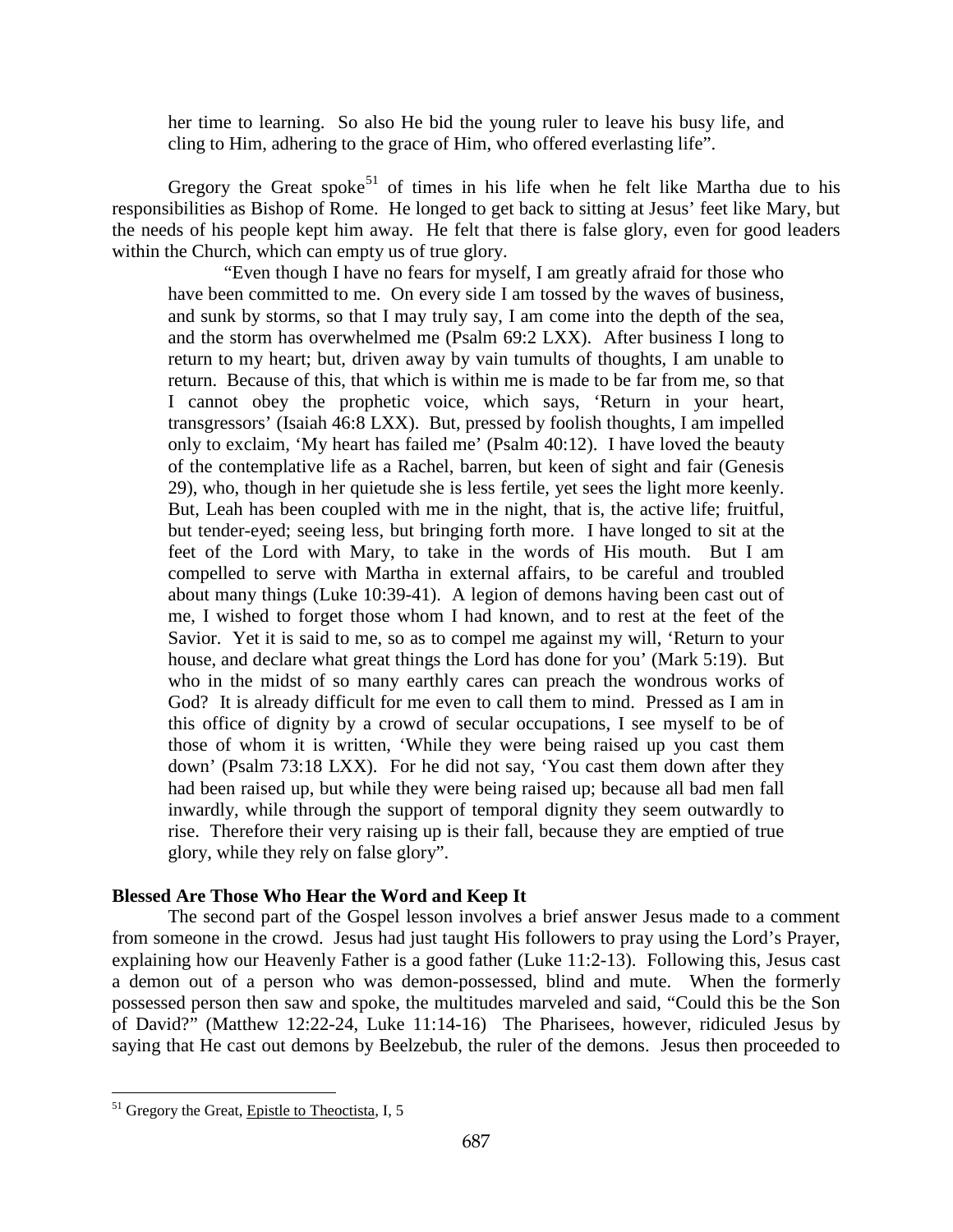debunk this claim by showing that Satan's kingdom would be divided against itself if their claims were true.

Following this debunking, a woman in the crowd raised her voice and said to Jesus, "Blessed is the womb that bore You and the breasts which nursed You!" Jesus replied, "More than that; blessed are those who hear the Word of God and keep it" (Luke 11:27-28).

The setting for the woman's comments about Mary's blessedness was probably the approach of Mary with some family members. Tertullian suggested<sup>[52](#page-19-0)</sup> this, where Mary and some of Jesus' relatives were standing outside or approaching. Just who was approaching is not clear, since Jude, of the Twelve, was now traveling with Jesus and had already been sent out two-by-two with the Twelve about 7 months earlier (Luke 9:1-6). Joseph Barsabas (Acts 1:23, 15:22, 32), of the Seventy, was also now traveling with Jesus and had been sent out two-by-two with the Seventy about two months earlier (Luke 10:1-20). James, the Lord's brother (Galatians 1:19), had been devoted to Jesus since His birth, and was also traveling with Him.

In a similar setting over a year earlier, Jesus' mother and brothers wanted to speak to Him, but couldn't approach due to the crowd. Jesus said at that time, "My mother and My brothers are these who hear the word of God and do it" (Luke 8:21). "His brothers" at that time may have included Joseph Barsabas and Simeon (Matthew 13:55), but probably not James and Jude.

In this context, Jesus had just been publicly acknowledged as the Messiah, the Son of David. The woman in the crowd was stating what every Jewish woman longed for: to be the mother of Messiah. Such was a position of great honor: The Queen Mother. Because this was such a great honor, barren women were considered cursed, since they were not able to be the mother of Messiah.

In replying as He did, Jesus was not denying that His mother was blessed. He was merely pointing out that everyone else could be blessed also by hearing the Word of God and keeping it. This the Virgin Mary did very well. When she heard the Word of God from Gabriel, she replied "Be it done to me according to your word" (Luke 1:38).

A little after this, Jesus commended the Twelve for having left the things of this world, including father and mother, for the Kingdom of God (Matthew 19:29). Jesus denied His parents, then, in the sense in which He has taught us to deny ours — for God's work.

John Chrysostom addressed<sup>[53](#page-19-1)</sup> why Jesus spoke to His mother as He did at the wedding feast at Cana (John 2:1-11), 'Woman, what does your concern have to do with Me? (John 2:4) He reverenced his mother a great deal, but He was instructing her to wait for the recipient to ask for help before offering it. A similar case applies to His words in this context. Mary is blessed due to her own righteous deeds, not just for being the mother of Christ in the flesh.

<span id="page-19-0"></span><sup>&</sup>lt;sup>52</sup> Tertullian, <u>Five Books Against Marcion</u>, II, ii, 3, 11.<br>Tertullian, On the Flesh of Christ, II, v, 7.

<span id="page-19-1"></span> $53$  John Chrysostom, Homilies on John, XXI, 3.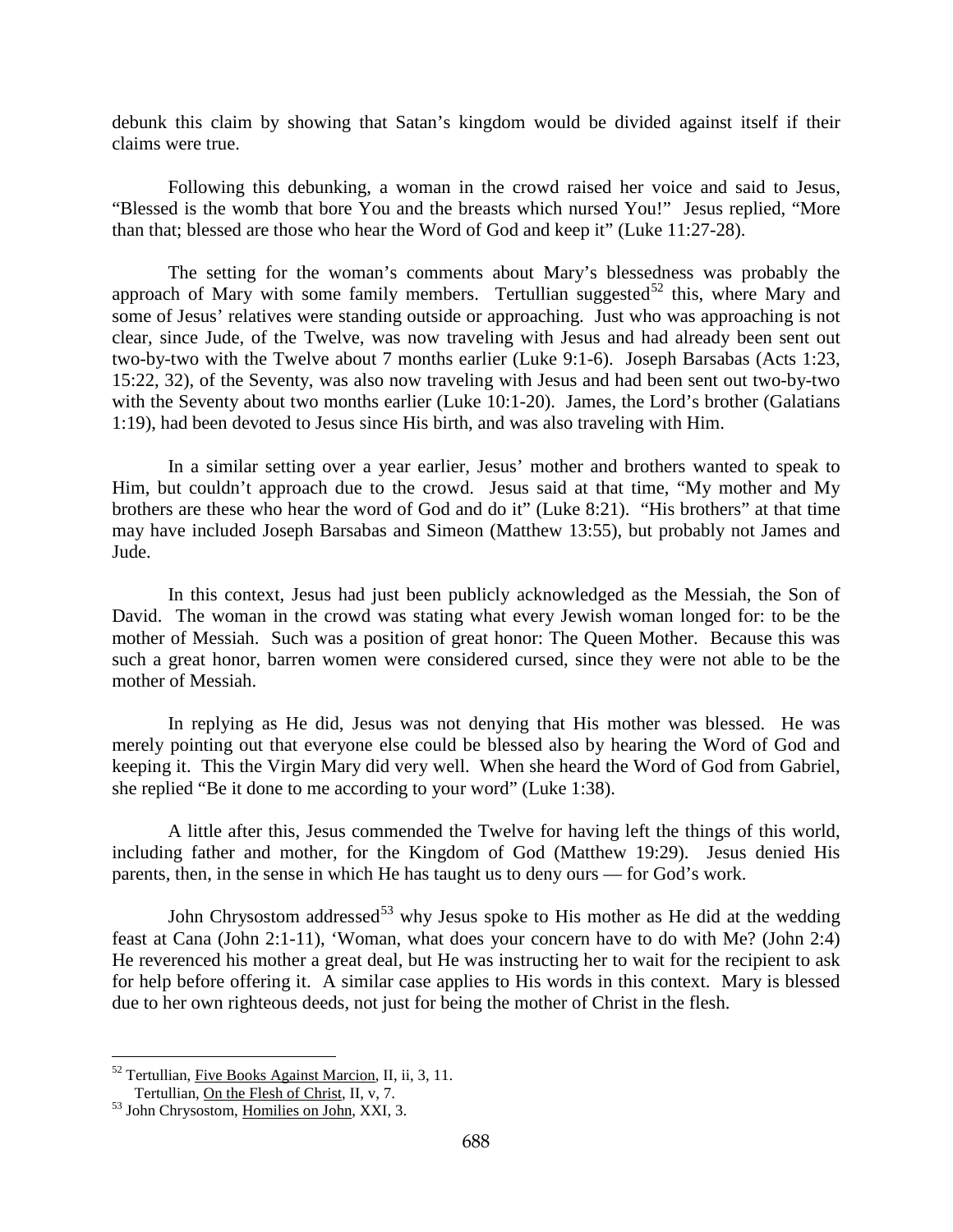"What is done at the request of one's friends often causes offense to the spectators; but when they, who have the need, make the request, the miracle is free from suspicion, the praise unmixed, the benefit great. So if some excellent physician should enter a house where there are many sick, and none of the patients or their relatives speaks to him, but only his mother directs him, the sufferers would dislike him, and none of the patients would think he did anything great. This was a reason why Jesus rebuked Mary on that occasion, saying, 'Woman, what does your concern have to do with Me? (John 2:4), instructing her for the future not to do this. Though He was careful to honor His mother, yet He cared much more for the salvation of her soul, and for the doing good to the many, for which He took on flesh. These were words, not of one speaking rudely to his mother, but belonging to a wise dispensation, which brought her into a right frame of mind, and provided that the miracles should be attended with that honor which was fitting. This appearance, which these words have of having been spoken chidingly, is enough to show that He held her in high honor, for by His displeasure He showed that He reverenced her greatly<sup>54</sup>.

<span id="page-20-0"></span>"Think of this then when you hear a certain woman saying, 'Blessed is the womb that bore You, and the nipples which You sucked', and Him answering, 'rather blessed are they that do the will of my Father' (Luke 11:27). Suppose that those other words also were said with the same intention. For the answer was not One rejecting His mother, but One showing that her bearing Him would have availed her nothing, had she not been very good and faithful. Setting aside the excellence of Mary's soul, if it profited Mary nothing that the Christ was born of her, much less will it help us to have a father or a brother or a virtuous child, if we ourselves are far removed from his virtue. 'None *of them* can by any means redeem *his* brother' (Psalms 49:7). We must place our hopes of salvation in nothing else but our own righteous deeds done with the grace of God".

<span id="page-20-1"></span><sup>&</sup>lt;sup>54</sup> For more discussion on this, see John Chrysostom, Homilies on John, XXII, 1.